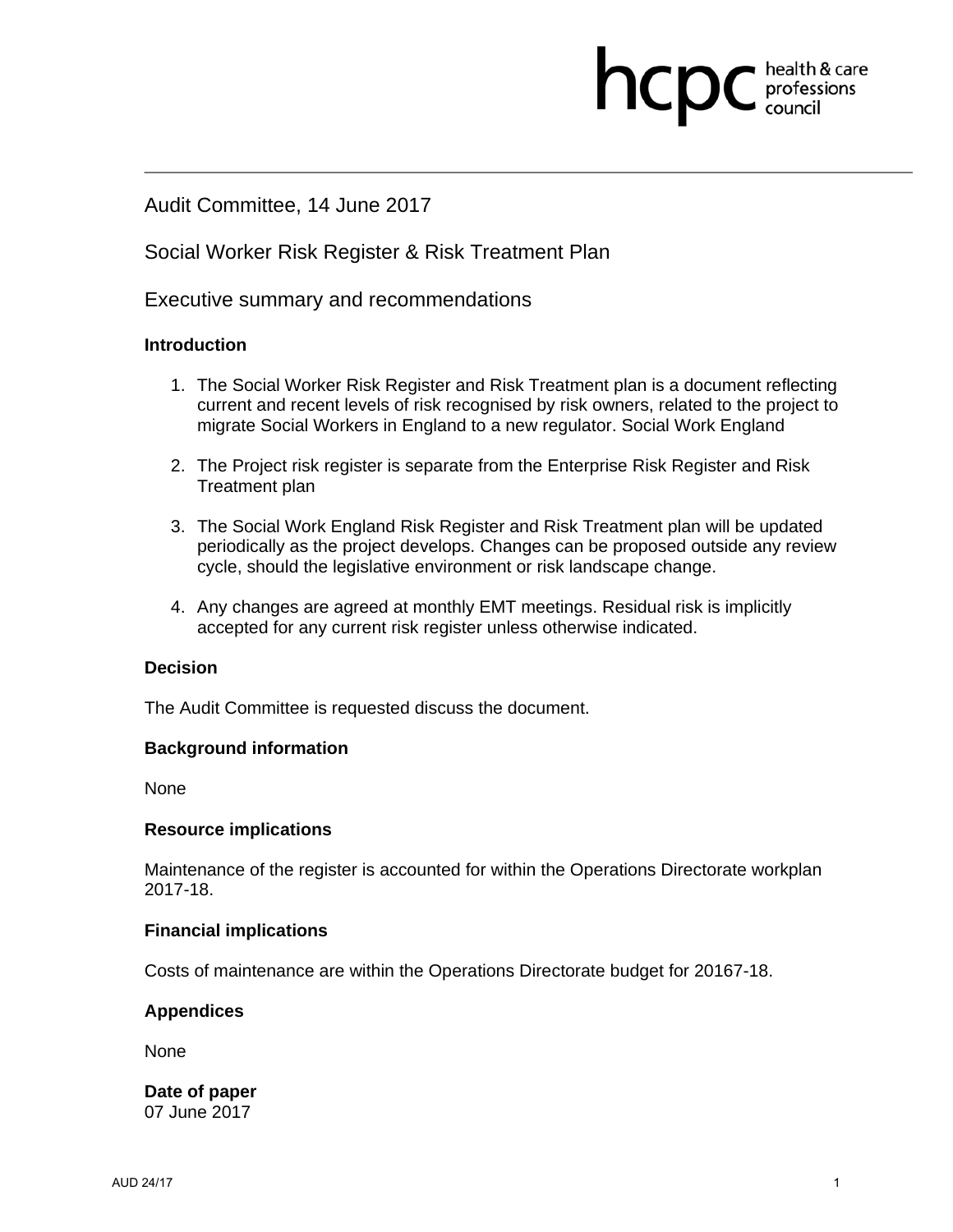

# **Risk Register & Risk Treatment Plan Social Workers in England Marc Seale, Chief Executive & Registrar DRAFT Report to Audit Committee, (June 2017)**

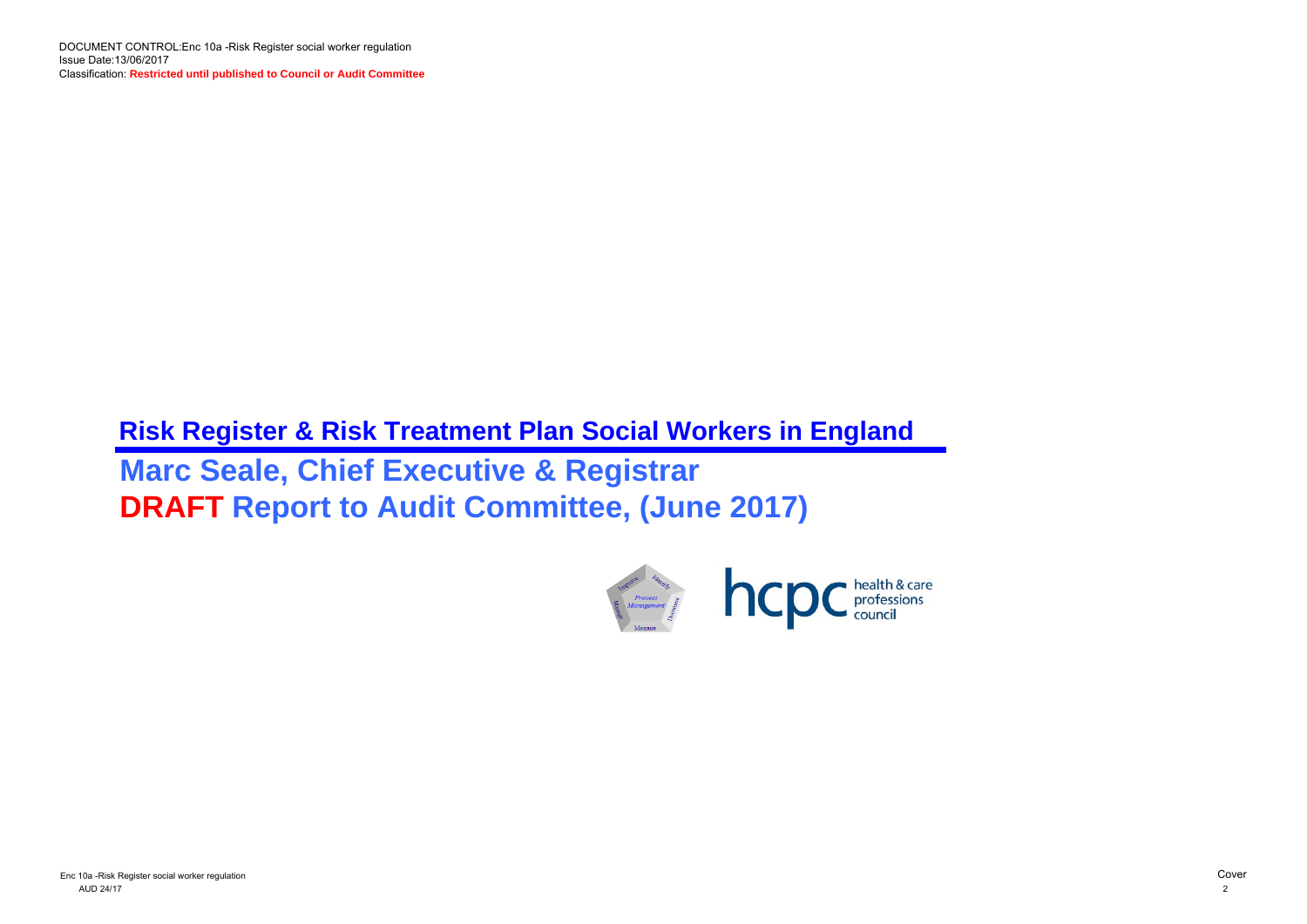| <b>Contents</b>                                        | Page                    |
|--------------------------------------------------------|-------------------------|
| Contents page                                          | 3                       |
| Top HCPC risks                                         | $\overline{\mathbf{4}}$ |
| Changes since last published                           | $\overline{6}$          |
| Strategic risks                                        | $\overline{7}$          |
| <b>Operations risks</b>                                | 8                       |
| <b>Communications risks</b>                            | $\overline{9}$          |
| Corporate Governance risks                             | 10 <sup>1</sup>         |
| Information Technology risks                           | 11                      |
| Partner risks                                          | 12                      |
| <b>Education risks</b>                                 | 13                      |
| <b>Project Management risks</b>                        | 14                      |
| <b>Quality Management risks</b>                        | 15                      |
| <b>Registration risks</b>                              | 16                      |
| <b>HR</b> risks                                        | 17                      |
| Legal risks                                            | 18                      |
| <b>Fitness to Practise risks</b>                       | 19                      |
| Policy & Standards risks                               | 20                      |
| Finance risks                                          | 21                      |
| <b>Information Security risks</b>                      | 22                      |
| Appendix i Glossary and Abbreviations                  | 23                      |
| Appendix ii HCPC Risk Matrix                           | 24                      |
| <b>HCPC Risk Matrix terms detail</b>                   | 25                      |
| Appendix iii HCPC Strategic Objectives & Risk Appetite | 26                      |
|                                                        |                         |

### **January 2017 Risk Assessment**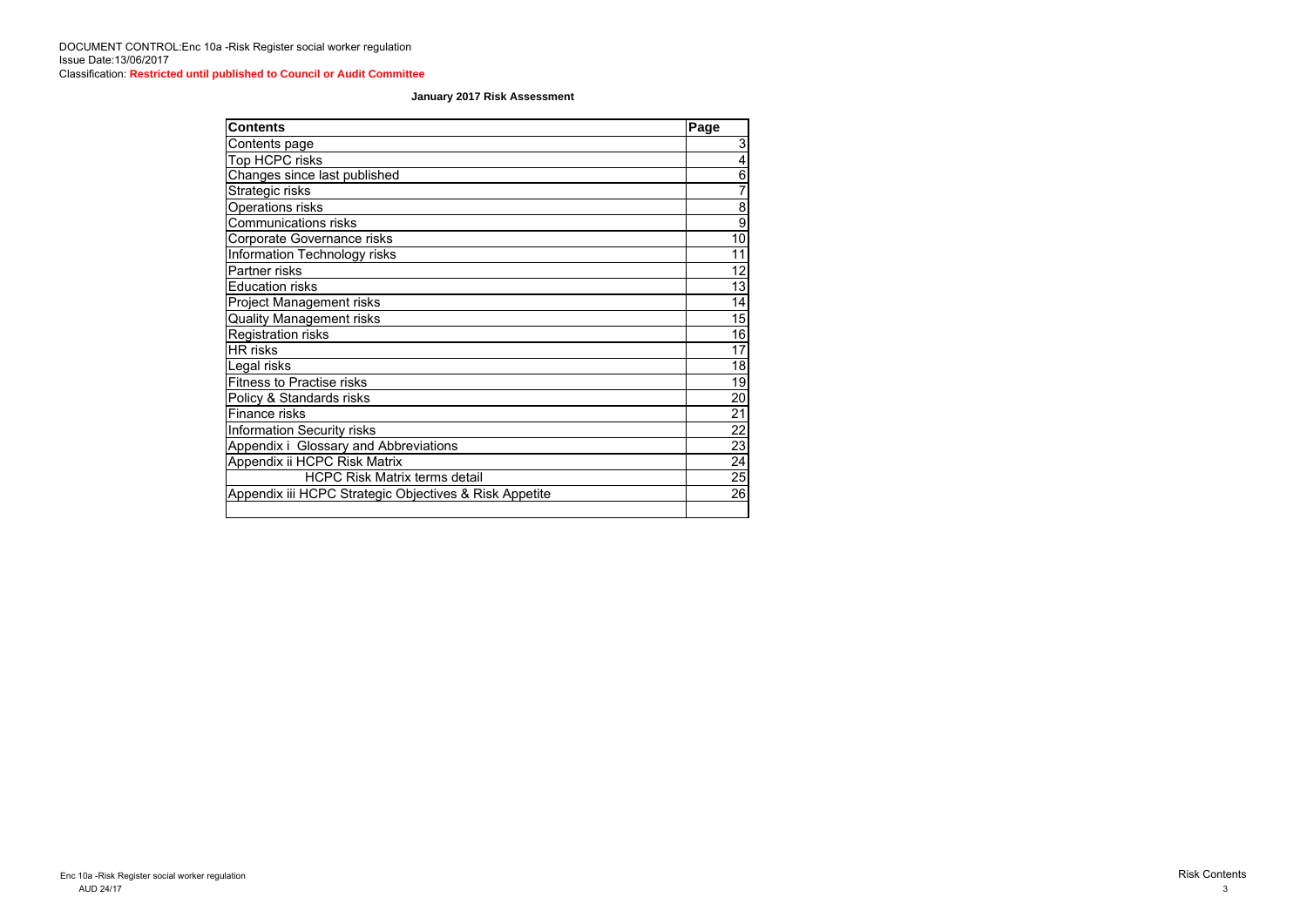|        |                                                                                                                                                                                                                         |                                                                                                        |                                                                                                                                                                                         |                                                                                                                                                             | "Top Risks" (High & Medium after mitigation)                                                                                                                     |                           |  |  |  |  | <b>Historic Risk Scores</b> |
|--------|-------------------------------------------------------------------------------------------------------------------------------------------------------------------------------------------------------------------------|--------------------------------------------------------------------------------------------------------|-----------------------------------------------------------------------------------------------------------------------------------------------------------------------------------------|-------------------------------------------------------------------------------------------------------------------------------------------------------------|------------------------------------------------------------------------------------------------------------------------------------------------------------------|---------------------------|--|--|--|--|-----------------------------|
|        | <b>Description</b>                                                                                                                                                                                                      | <b>Risk owner (primary</b><br>person responsible<br>for assessing and<br>managing the<br>ongoing risk) | <b>Mitigation I</b>                                                                                                                                                                     | <b>Mitigation II</b>                                                                                                                                        | <b>Mitigation III</b>                                                                                                                                            | <b>CURRENT RISK SCORE</b> |  |  |  |  |                             |
| S.15.1 | ost contribution caused by transfer of SW in<br>England from HCPC to SW (England)                                                                                                                                       | <b>Finance Director</b>                                                                                | Medium term financial plan<br>updated and reviewed as more<br>detail of government's plans<br>become available                                                                          | Annual budget setting<br>process and 6 and 9 month<br>reforecast processes<br>enable short term<br>reductions in controllable<br>costs                      | Break clauses in<br>leases and other<br>measures to minimise<br>fixed costs; propose<br>fee increase if<br>necessary to cover<br>balance of lost<br>contribution | <b>High</b>               |  |  |  |  |                             |
| S.8.1  | Time Quality That communication around the<br>content of the legislation is not forthcoming,<br>leading to a lack of ability for HCPC to sufficiently Lead<br>prepare in time for the transfer                          | Government / DfE;                                                                                      | Early and frequent communication<br>with D of E Project Team /<br>Project Sponsor Project Government departments to ensure<br>that timeframes allocated to the<br>transfer are adequate |                                                                                                                                                             |                                                                                                                                                                  | <b>High</b>               |  |  |  |  |                             |
| S.8.4  | Time Quality That expectations around case<br>progression, registrant application processing<br>and course approval at the point of transfer are<br>unrealistic given the timeframe assigned to the<br>transfer process | Project Lead                                                                                           | Early expectation setting with the<br>receiving organisation to manage a<br>smooth transferral process                                                                                  |                                                                                                                                                             |                                                                                                                                                                  | <b>High</b>               |  |  |  |  |                             |
| S.15.6 | unding shortfall for transfer project (pre-<br>transfer)                                                                                                                                                                | <b>Finance Director</b>                                                                                | Medium term financial plan<br>updated and reviewed as more<br>detail of government's plans<br>becomes available                                                                         | Annual budget setting<br>process and 6 and 9 month measures to minimise<br>reforecast processes<br>enable short term<br>reductions in controllable<br>costs | Break clauses in<br>leases and other<br>fixed costs; propose<br>fee increase if<br>necessary to cover<br>balance of lost<br>contribution                         | <b>Medium</b>             |  |  |  |  |                             |
| S.2.1  | Operational costs increased due to loss of<br>volume discounts and scalability oportunities                                                                                                                             | <b>EMT</b>                                                                                             | Changes to supplier contracts                                                                                                                                                           | Fee rise to maintain service<br>levels                                                                                                                      |                                                                                                                                                                  | <b>Medium</b>             |  |  |  |  |                             |
| S.2.2  | Changes to timetable for profession migration<br>disrupt resource planned around specific date                                                                                                                          | <b>EMT</b>                                                                                             | Delay non time critical work to deliver<br>Social Worker England project                                                                                                                | Increase contractor resource                                                                                                                                |                                                                                                                                                                  | <b>Medium</b>             |  |  |  |  |                             |
| S.5.1  | New Regulator fails to deliver to timetable and<br>our operations and performance are<br>compromised (as awaiting trnsfer out of SW<br>records)                                                                         | Prtfolio Mgr                                                                                           | Director of IT, Project Share HCPC's migration expertise<br>with new Regulator project team                                                                                             |                                                                                                                                                             |                                                                                                                                                                  | <b>Medium</b>             |  |  |  |  |                             |
| S.6.1  | Loss of Registrants results in shortfall of SW<br>Partners for existing or ongoing FTP cases,<br>post transfer                                                                                                          | Director of HR,<br>Partner Mgr, Director<br>of FTP                                                     | Outsource existing / ongoing SW<br>cases to service provider post<br>transfer                                                                                                           | D of E funding of service<br>provider                                                                                                                       | Outsourced contractors<br><b>SLA</b>                                                                                                                             | <b>Medium</b>             |  |  |  |  |                             |
| S.7.2  | Fiming of HCPC's planned disengagement with<br>approvals and monitoring of SW programmes<br>disrupted by transfer delays                                                                                                | Director of Education                                                                                  | Reorganise visit and approval<br>schedule to allow for ongoing SW<br>work.                                                                                                              | Obtain temporary contractor<br>cover for required education<br>processes                                                                                    |                                                                                                                                                                  | <b>Medium</b>             |  |  |  |  |                             |
| S.1.5  | Delay in transfer triggers significant political<br>and media scrutiny (FOI requests etc)                                                                                                                               | <b>HCPC Chief Executive</b><br>& EMT                                                                   | On going regular contact with Gvmt<br>depts                                                                                                                                             | <b>Bespoke Communications</b><br>plan for specific outcomes                                                                                                 |                                                                                                                                                                  | <b>Medium</b>             |  |  |  |  |                             |
| S.1.6  | HCPC's working relationship with DoH is<br>damaged through inability to deliver on time                                                                                                                                 | <b>HCPC Chief Executive</b><br>& EMT                                                                   | On going regular contact with Gvmt<br>depts                                                                                                                                             |                                                                                                                                                             |                                                                                                                                                                  | <b>Medium</b>             |  |  |  |  |                             |
| S.1.1  | Non financial impact of transfer on HCPC's<br>culture                                                                                                                                                                   | <b>HCPC Chief Executive</b><br>& EMT                                                                   | Communications to managers and<br>employees                                                                                                                                             | Management openness and<br>employees assistance<br>scheme                                                                                                   |                                                                                                                                                                  | <b>Medium</b>             |  |  |  |  |                             |
| S.1.3  | Governments ambitious timetable leads to<br>project failure.                                                                                                                                                            | <b>HCPC Chief Executive</b><br>& EMT                                                                   | On going regular contact with Gvmt<br>depts                                                                                                                                             |                                                                                                                                                             |                                                                                                                                                                  | <b>Medium</b>             |  |  |  |  |                             |
| S.8.2  | Quality That stakeholder management is poorly<br>undertaken by HCPC                                                                                                                                                     | Project Lead                                                                                           | Clear idenitifcation of stakeholders<br>and early allocation of responsibility<br>within the project team                                                                               |                                                                                                                                                             |                                                                                                                                                                  | <b>Medium</b>             |  |  |  |  |                             |
|        |                                                                                                                                                                                                                         |                                                                                                        |                                                                                                                                                                                         |                                                                                                                                                             |                                                                                                                                                                  |                           |  |  |  |  |                             |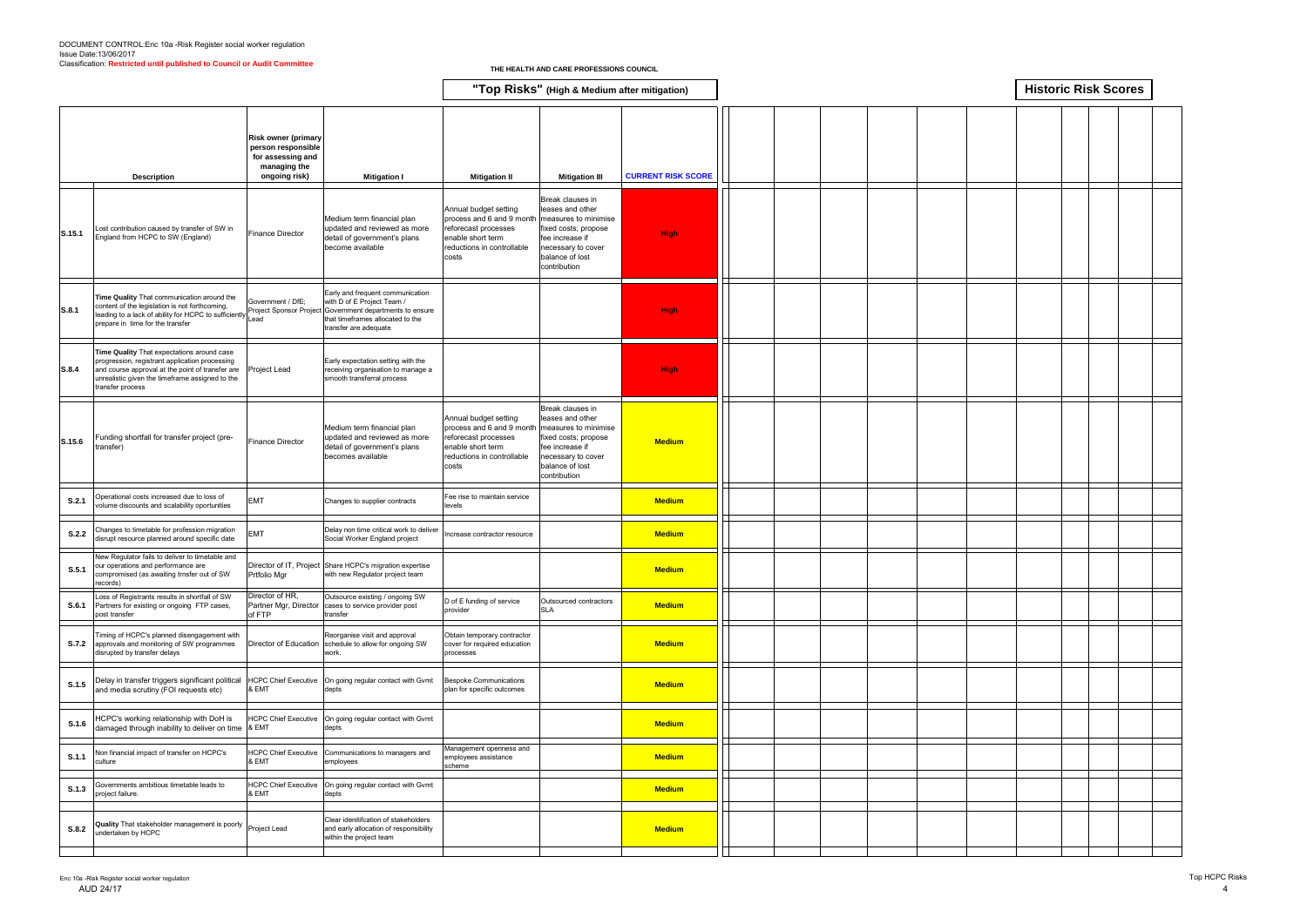#### DOCUMENT CONTROL:Enc 10a -Risk Register social worker regulation Issue Date:13/06/2017 Classification: **Restricted until published to Council or Audit Committee**

|                   | <b>Description</b>                                                                                                                                                                                                                                                      | <b>Risk owner (primary</b><br>person responsible<br>for assessing and<br>managing the<br>ongoing risk) | <b>Mitigation I</b>                                                                                    | <b>Mitigation II</b>                             | <b>Mitigation III</b>                                        | <b>CURRENT RISK SCORE</b> |  |  |  |  |
|-------------------|-------------------------------------------------------------------------------------------------------------------------------------------------------------------------------------------------------------------------------------------------------------------------|--------------------------------------------------------------------------------------------------------|--------------------------------------------------------------------------------------------------------|--------------------------------------------------|--------------------------------------------------------------|---------------------------|--|--|--|--|
| S.8.3             | <b>Quality</b> That expectations around the data that<br>will be transferred is unachievable given any<br>HCPC systems and data limitations                                                                                                                             | <b>Project Manager</b>                                                                                 | Accept the risk and manage<br>expecations within the receiving<br>organisation as best as possible     |                                                  |                                                              | <b>Medium</b>             |  |  |  |  |
| S.8.5             | Time Quality That due to inexperience the<br>eceiving organisation is unco-operative or<br>unclear in stipulating their data requirements,<br>which would lead to delays in HCPC preparations                                                                           | <b>Project Manager</b>                                                                                 | Early expectation setting with the<br>receiving organisation to manage a<br>smooth transferral process |                                                  |                                                              | <b>Medium</b>             |  |  |  |  |
| S.8.6             | Time Quality That there are delays in<br>mplementing technology solutions in the<br>eceiving organisation which could have a knock<br>on effect to HCPC preparations for data transfer                                                                                  | Project Manager                                                                                        | Early expectation setting with the<br>receiving organisation to manage a<br>smooth transferral process |                                                  |                                                              | <b>Medium</b>             |  |  |  |  |
| S.8.8             | HCPC's non-Social Worker England<br>projects delayed due to poorly constrained<br>or slipping time scales of Social Worker<br>England project & conflicting commitments                                                                                                 | <b>EMT</b>                                                                                             | Monitoring of budget and work plans Experience of HCPC's EMT                                           |                                                  | Experience of HCPC<br>project management                     | <b>Medium</b>             |  |  |  |  |
| S.13.1            | Retain legacy FTP cases without clear case<br>transfer and funding arrangements in place                                                                                                                                                                                | Director of Fitness to<br>Practice, Director of<br>Finance                                             | Cost allocation and overhead<br>charging method agreed with DfE<br>prior to transfer                   | Request additional funding for<br>specific cases | Reforecasting budget<br>processes and resource<br>allocation | <b>Medium</b>             |  |  |  |  |
| S <sub>15.3</sub> | Social workers may cancel direct debit<br>instructions for their HCPC fees in 2018-19 due<br>to their previous experience of a double<br>registration fee hit when transferring from the<br>GSCC to HCPC in 2012, causing a shortfall in<br>income and additional work. | Finance Director, Head<br>of Registration                                                              | Communications plan to support<br>ongoing payment prior to transfer to<br>new regulator                | Ongoing regular contact<br>with DH and DfE       |                                                              | <b>Medium</b>             |  |  |  |  |
| S15.4             | Cost of work leading up to the transfer and/or<br>cost of any functions undertaken on behalf of<br>SWE after the transfer not fully covered by DH / Officer<br>DfE grant, including related overheads                                                                   | <b>HCPC Accounting</b>                                                                                 | Early discussions woth DoH & D oE<br>w.r.t. cost of transfer                                           | Undertake fully funded<br>activities only        |                                                              | <b>Medium</b>             |  |  |  |  |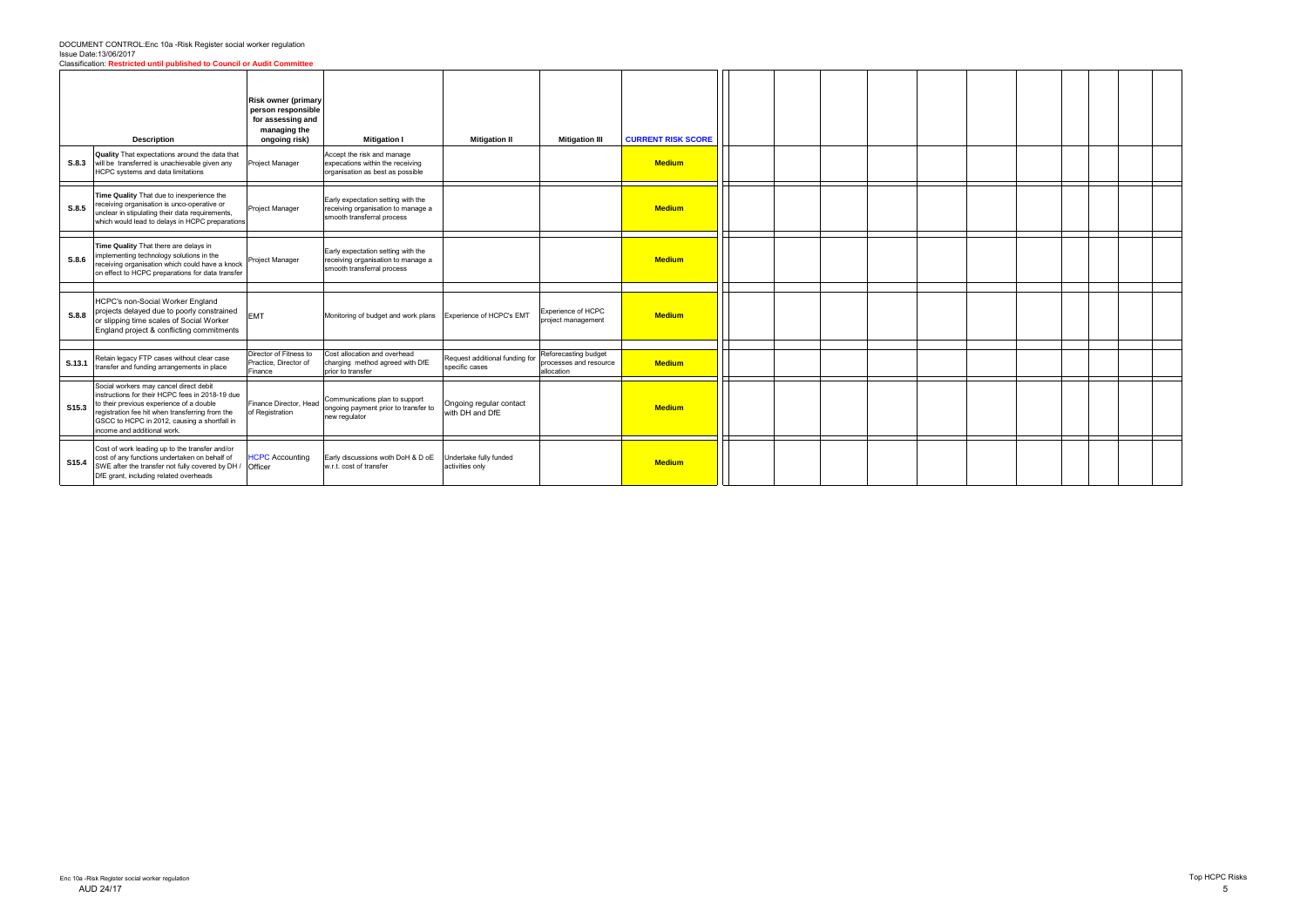DOCUMENT CONTROL:Enc 10a -Risk Register social worker regulation Issue Date:13/06/2017

# Classification: **Restricted until published to Council or Audit Committee Changes since the previous iteration of HCPC's Risk Register**

Throughout the year exisiting Risk Register & Risk Treatment Plan #NAME? the effectiveness of mitigations and the levels of residual risk.

| <b>Category</b> | REff | <b>Description</b> | Nature of change in this version |
|-----------------|------|--------------------|----------------------------------|
|                 |      |                    |                                  |
|                 |      |                    |                                  |
|                 |      |                    |                                  |
|                 |      |                    |                                  |
|                 |      |                    |                                  |
|                 |      |                    |                                  |
|                 |      |                    |                                  |
|                 |      |                    |                                  |
|                 |      |                    |                                  |
|                 |      |                    |                                  |
|                 |      |                    |                                  |
|                 |      |                    |                                  |
|                 |      |                    |                                  |
|                 |      |                    |                                  |
|                 |      |                    |                                  |
|                 |      |                    |                                  |
|                 |      |                    |                                  |
|                 |      |                    |                                  |

#### Overview of Risk Management and Risk Treatment process

Future risks are also documented, evaluated and monitored against the same criteria.

Every six months these changes and additions to risks are updated in the risk register and formally documented by the Director of Operations or Head of Business Process Improvement, and the Top Ten Risks (High & Medium only after mitigation) are recorded.

**Individual risks are linked to the current Statement of Applicability by the ISO27001 Clauses noted in the ISMS Risks column on each page.** Strategic Objectives are linked to individual risks where applicable.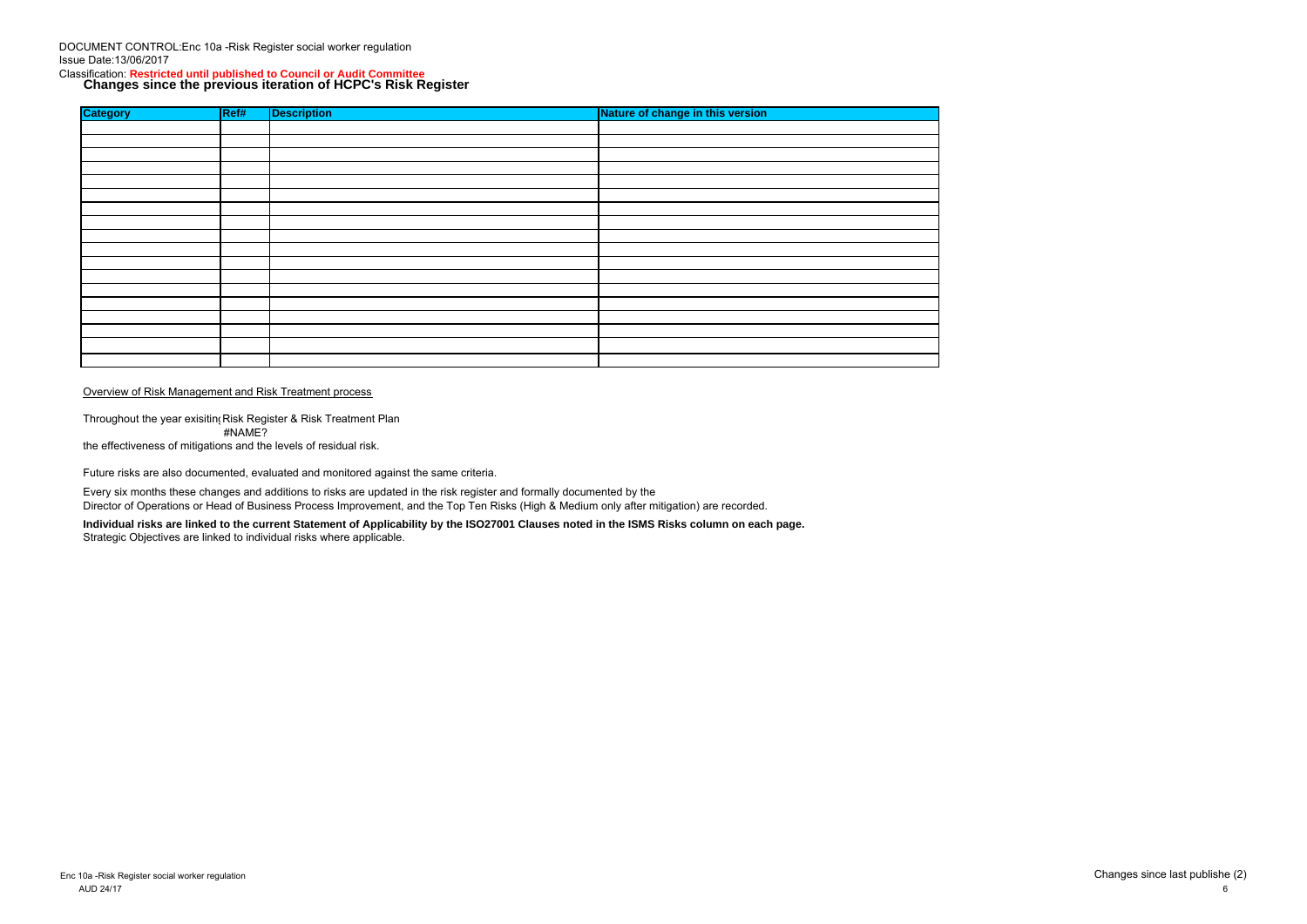| Ref | Category         | <b>ISMS</b><br><b>Risks</b> | Ref # | <b>Description</b>                                                                                                                                         | <b>Risk owner (primary</b><br>person responsible for<br>assessing and managing<br>the ongoing risk) | Impact before<br>mitigations<br><b>June 2017</b> | Likelihood before<br>mitigations June<br>2017 | <b>Risk Score =</b><br>Impact x<br>Likelihood | <b>Mitigation I</b>                      | <b>Mitigation II</b>                                   | <b>Mitigation III</b> | <b>RISK score after</b><br><b>Mitigation June</b><br>2017 | <b>RISK score after</b><br><b>Mitigation Jan</b><br>2017 |
|-----|------------------|-----------------------------|-------|------------------------------------------------------------------------------------------------------------------------------------------------------------|-----------------------------------------------------------------------------------------------------|--------------------------------------------------|-----------------------------------------------|-----------------------------------------------|------------------------------------------|--------------------------------------------------------|-----------------------|-----------------------------------------------------------|----------------------------------------------------------|
|     | <b>Strategic</b> |                             | S.1.1 | Non financial impact of transfer<br>on HCPC's culture                                                                                                      | <b>HCPC Chief Executive &amp;</b><br><b>EMT</b>                                                     | 3                                                | $\overline{4}$                                | 12 <sub>2</sub>                               | Communications to managers and employees | Management openness and employees<br>assistance scheme |                       | Med                                                       | <b>Med</b>                                               |
|     | <b>Strategic</b> |                             |       | HCPC's repution tainted by new<br>S.1.2 regulator's early failure to deliver HCPC Chief Executive &<br>service standards, blaming<br><b>HCPC</b> hand over | <b>EMT</b>                                                                                          | 3                                                | 3                                             | 9                                             | Level of cooperation with new regulator  |                                                        |                       | Low                                                       | Low                                                      |
|     | <b>Strategic</b> |                             |       | S.1.3 Governments ambitious timetable HCPC Chief Executive &<br>leads to project failure.                                                                  | <b>EMT</b>                                                                                          | $\overline{2}$                                   | 5                                             | 10 <sup>°</sup>                               | On going regular contact with Gvmt depts |                                                        |                       | <b>Med</b>                                                | <b>Med</b>                                               |
|     | <b>Strategic</b> |                             |       | Brexit reduces availability of<br>S.1.4 governments legal advice to<br>New Reg                                                                             | <b>HCPC Chief Executive /</b><br><b>EMT</b>                                                         | 4                                                | 2                                             | 8                                             | On going regular contact with Gvmt depts |                                                        |                       | Low                                                       | Low                                                      |
|     | <b>Strategic</b> |                             |       | Delay in transfer triggers<br>S.1.5 significant political and media<br>scrutiny (FOI requests etc)                                                         | <b>HCPC Chief Executive &amp;</b><br><b>EMT</b>                                                     | 3                                                | $\overline{\mathbf{4}}$                       | 12 <sub>1</sub>                               | On going regular contact with Gvmt depts | Bespoke Communications plan for<br>specific outcomes   |                       | <b>Med</b>                                                | <b>Med</b>                                               |
|     | <b>Strategic</b> |                             |       | HCPC's working relationship<br>S.1.6 with DoH is damaged through $\vert_{\text{EMT}}^{\text{HUT}}$<br>inability to deliver on time                         | HCPC Chief Executive &                                                                              | 3                                                | $\overline{4}$                                | 12 <sub>1</sub>                               | On going regular contact with Gvmt depts |                                                        |                       | <b>Med</b>                                                | <b>Med</b>                                               |
|     |                  |                             |       |                                                                                                                                                            |                                                                                                     |                                                  |                                               |                                               |                                          |                                                        |                       |                                                           |                                                          |

**RISK ASSESSMENT & RISK TREATMENT PLAN June 2017**

# **Strategic**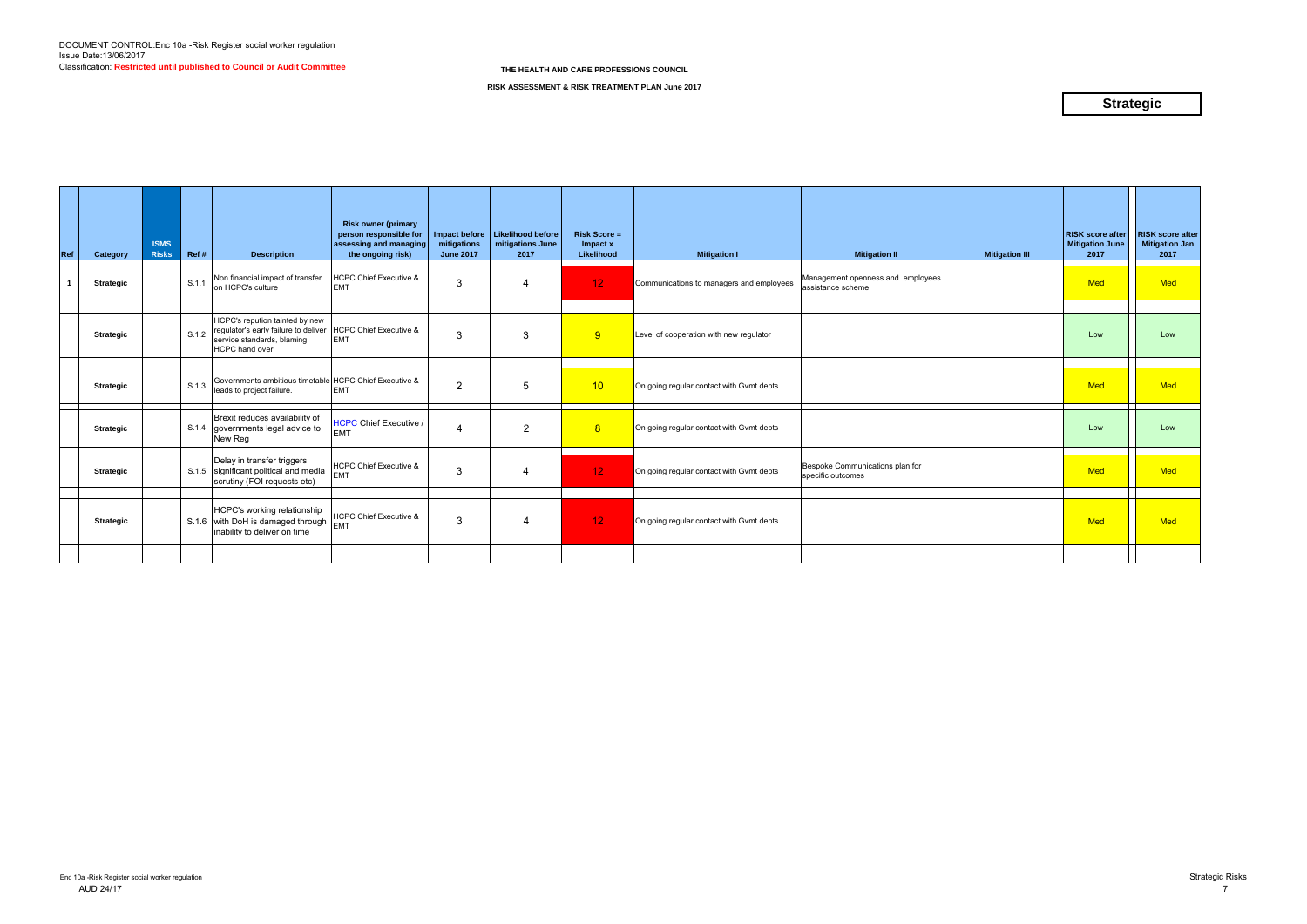| Ref | Category          | <b>ISMS</b><br><b>Risks</b> | Ref # | <b>Description</b>                                                                                   | <b>Risk owner (primary</b><br>person responsible for<br>assessing and<br>managing the ongoing<br>risk) | mitigations<br><b>June 2017</b> | Impact before   Likelihood before<br>mitigations June<br>2017 | <b>Risk Score =</b><br>Impact x<br>Likelihood | <b>Mitigation I</b>                                                      | <b>Mitigation II</b>                | <b>Mitigation III</b> | <b>RISK score after</b><br><b>Mitigation June</b><br>2017 | <b>RISK score after</b><br><b>Mitigation Jan</b><br>2017 |
|-----|-------------------|-----------------------------|-------|------------------------------------------------------------------------------------------------------|--------------------------------------------------------------------------------------------------------|---------------------------------|---------------------------------------------------------------|-----------------------------------------------|--------------------------------------------------------------------------|-------------------------------------|-----------------------|-----------------------------------------------------------|----------------------------------------------------------|
|     | <b>Operations</b> |                             |       | Operational costs increased due<br>S.2.1 to loss of volume discounts and<br>scalability oportunities | <b>EMT</b>                                                                                             | $\overline{2}$                  | 3                                                             | 6                                             | Changes to supplier contracts                                            | Fee rise to maintain service levels |                       | Med                                                       | Med                                                      |
|     | <b>Operations</b> |                             | S.2.2 | Changes to timetable for<br>profession migration disrupt<br>resource planned around specific<br>date | <b>EMT</b>                                                                                             | 3                               | 3                                                             | 9                                             | Delay non time critical work to deliver Social<br>Worker England project | Increase contractor resource        |                       | Med                                                       | Med                                                      |
|     |                   |                             |       |                                                                                                      |                                                                                                        |                                 |                                                               |                                               |                                                                          |                                     |                       |                                                           |                                                          |
|     |                   |                             |       |                                                                                                      |                                                                                                        |                                 |                                                               |                                               |                                                                          |                                     |                       |                                                           |                                                          |
|     |                   |                             |       |                                                                                                      |                                                                                                        |                                 |                                                               |                                               |                                                                          |                                     |                       |                                                           |                                                          |
|     |                   |                             |       |                                                                                                      |                                                                                                        |                                 |                                                               |                                               |                                                                          |                                     |                       |                                                           |                                                          |
|     |                   |                             |       |                                                                                                      |                                                                                                        |                                 |                                                               |                                               |                                                                          |                                     |                       |                                                           |                                                          |

**RISK ASSESSMENT & RISK TREATMENT PLAN June 2017**

# **Operations**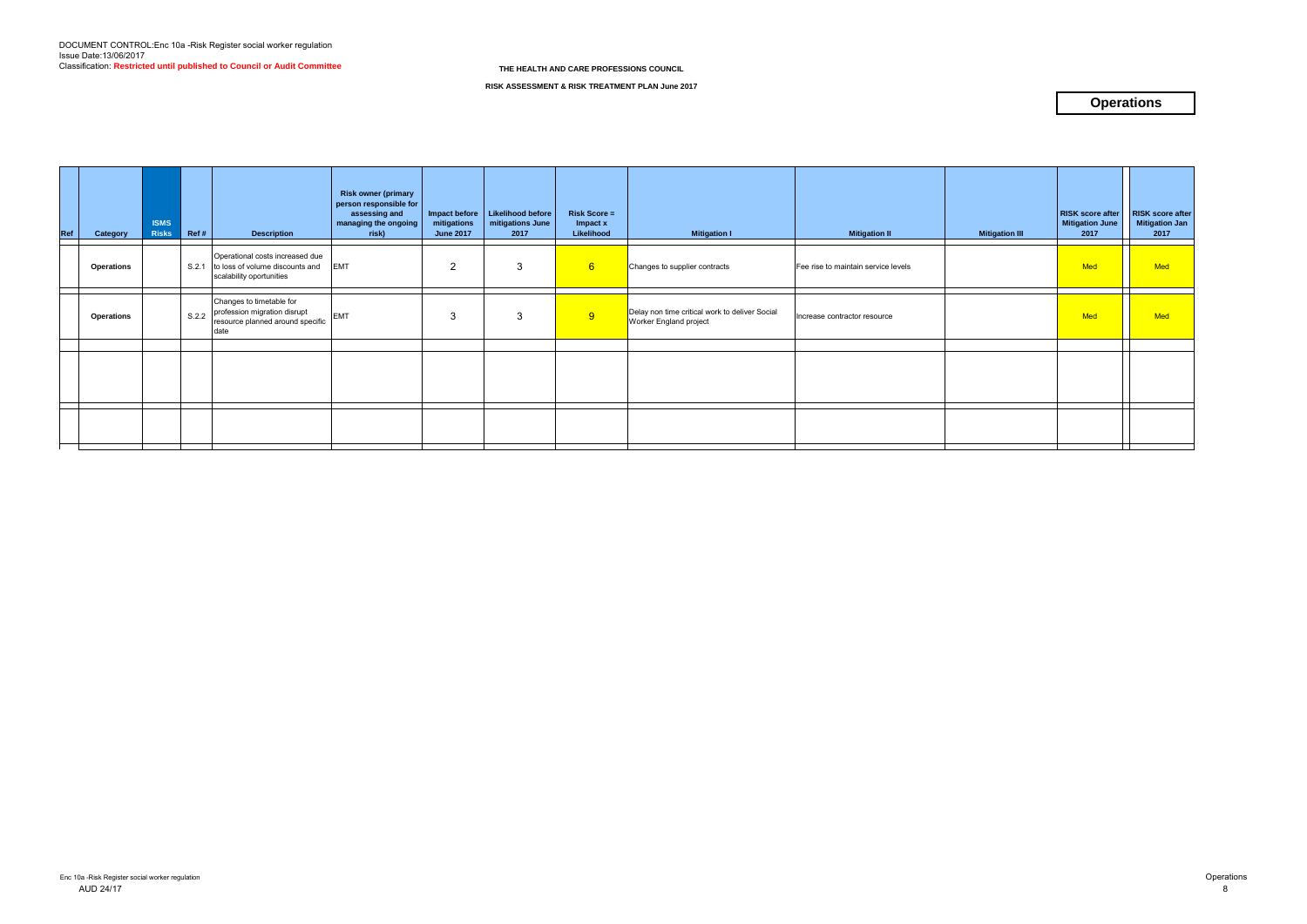| Ref | Category              | <b>ISMS</b><br><b>Risks</b> | Ref # | <b>Description</b>                                                                                                           | <b>Risk owner (primary</b><br>person responsible for<br>assessing and<br>managing the ongoing<br>risk) | mitigations<br><b>June 2017</b> | Impact before   Likelihood before  <br>mitigations June<br>2017 | <b>Risk Score =</b><br>Impact x<br>Likelihood | <b>Mitigation I</b>                                                         | <b>Mitigation II</b> | <b>Mitigation III</b> | <b>RISK score after</b><br><b>Mitigation June</b><br>2017 | <b>RISK score after</b><br><b>Mitigation Jan</b><br>2017 |
|-----|-----------------------|-----------------------------|-------|------------------------------------------------------------------------------------------------------------------------------|--------------------------------------------------------------------------------------------------------|---------------------------------|-----------------------------------------------------------------|-----------------------------------------------|-----------------------------------------------------------------------------|----------------------|-----------------------|-----------------------------------------------------------|----------------------------------------------------------|
|     | Communications        |                             | S.3.1 | Failure of New Regs Comms<br>programme damages HCPC's<br>reputation                                                          | Director of<br>Communications, Project<br>Portfolio Mgr                                                | $\overline{2}$                  | 3                                                               | 6 <sup>°</sup>                                | HCPC's Comprehensive, bespoke Comms plan D of E funding<br>for stakeholders |                      |                       | Low                                                       | Low                                                      |
|     | <b>Communications</b> |                             |       | Public protection damaged due to Director of<br>S.3.2 lack of clarity around regulator to Communications, Project<br>contact | Portfolio Mgr                                                                                          | $\overline{2}$                  | $\overline{4}$                                                  | 8                                             | HCPC's Comprehensive, bespoke Comms plan D of E funding<br>for public       |                      |                       | Low                                                       | Low                                                      |
|     | Communications        |                             | S.3.3 | Negative comms concerning<br>HCPC from New Reg to justify<br>existence                                                       | Director of<br>Communications, Project<br>Portfolio Mgr                                                | $\overline{2}$                  | $\overline{2}$                                                  | $\overline{4}$                                | HCPC's Comprehensive, bespoke Comms plan<br>for public                      |                      |                       | Low                                                       | Low                                                      |
|     |                       |                             |       |                                                                                                                              |                                                                                                        |                                 |                                                                 |                                               |                                                                             |                      |                       |                                                           |                                                          |
|     |                       |                             |       |                                                                                                                              |                                                                                                        |                                 |                                                                 |                                               |                                                                             |                      |                       |                                                           |                                                          |
|     |                       |                             |       |                                                                                                                              |                                                                                                        |                                 |                                                                 |                                               |                                                                             |                      |                       |                                                           |                                                          |

**RISK ASSESSMENT & RISK TREATMENT PLAN June 2017**

# **Communications**

**THE HEALTH AND CARE PROFESSIONS COUNCIL**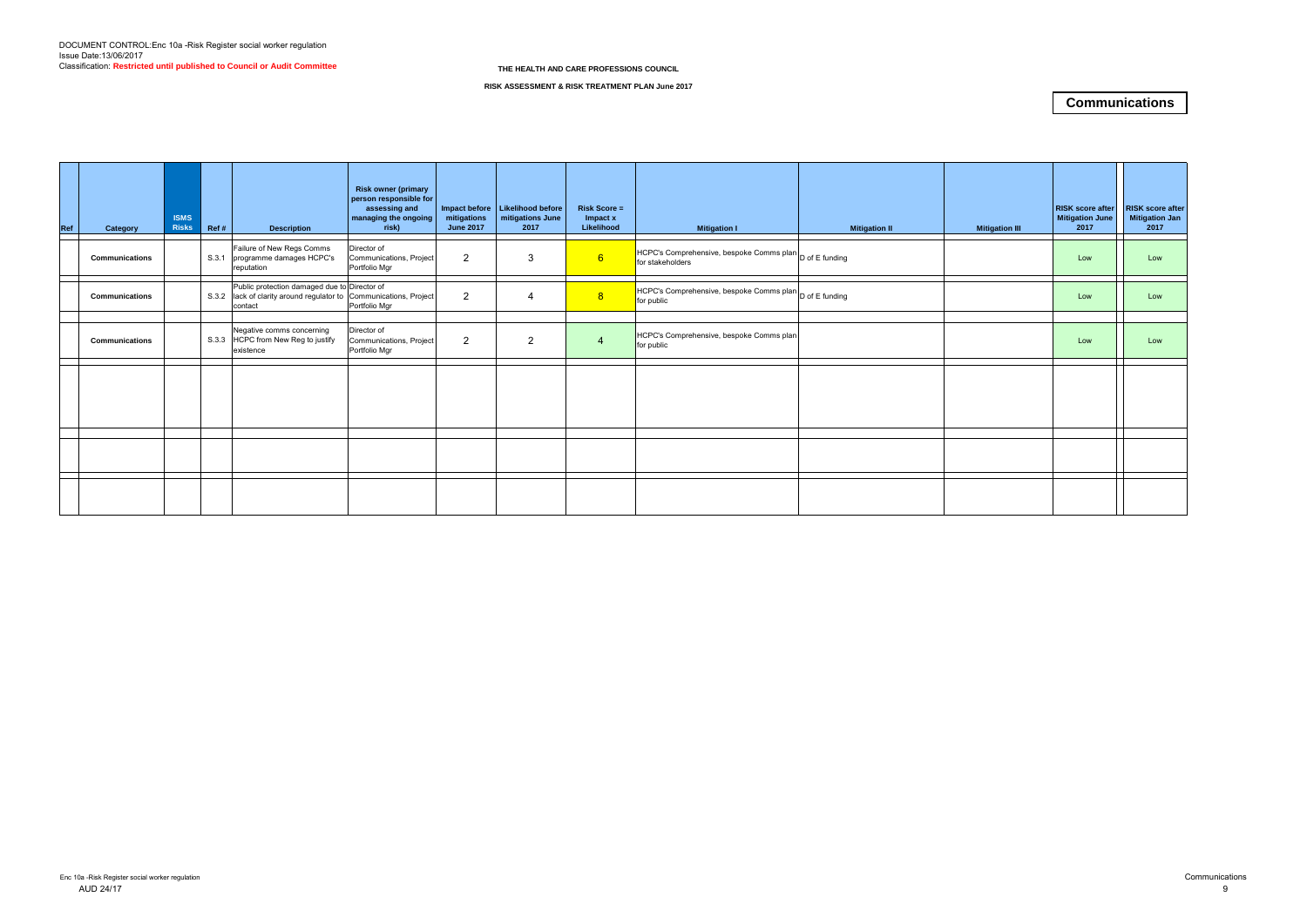| Ref | Category                | <b>ISMS</b><br><b>Risks</b> | Ref#      | <b>Description</b>                                                                                                                                                                               | <b>Risk owner (primary</b><br>person responsible for<br>assessing and<br>managing the ongoing<br>risk) | Impact before<br>mitigations June<br>2017 | <b>Likelihood before</b><br>mitigations June 2017 | <b>Risk Score =</b><br>Impact x<br>Likelihood | <b>Mitigation I</b>                                                                    | <b>Mitigation II</b>    | <b>Mitigation III</b> | RISK score after<br><b>Mitigation June</b><br>2017 | <b>RISK score after</b><br><b>Mitigation Jan</b><br>2017 |
|-----|-------------------------|-----------------------------|-----------|--------------------------------------------------------------------------------------------------------------------------------------------------------------------------------------------------|--------------------------------------------------------------------------------------------------------|-------------------------------------------|---------------------------------------------------|-----------------------------------------------|----------------------------------------------------------------------------------------|-------------------------|-----------------------|----------------------------------------------------|----------------------------------------------------------|
|     | Corporate<br>Governance |                             | $S.\$ , 1 | Changes to Council structure<br>disrupts regular Council member   Director of Council &<br>recruitment cycle - appropriate<br>transitional provisions legislation Chief Executive<br>not created | Committee Services &                                                                                   |                                           | 2                                                 | $\overline{2}$                                | Obtain legal advice around interpretation Work with DH to ensure the<br>of requirement | requirment is fulfilled | None                  | Low                                                | Low                                                      |
|     |                         |                             |           |                                                                                                                                                                                                  |                                                                                                        |                                           |                                                   |                                               |                                                                                        |                         |                       |                                                    |                                                          |
|     |                         |                             |           |                                                                                                                                                                                                  |                                                                                                        |                                           |                                                   |                                               |                                                                                        |                         |                       |                                                    |                                                          |
|     |                         |                             |           |                                                                                                                                                                                                  |                                                                                                        |                                           |                                                   |                                               |                                                                                        |                         |                       |                                                    |                                                          |
|     |                         |                             |           |                                                                                                                                                                                                  |                                                                                                        |                                           |                                                   |                                               |                                                                                        |                         |                       |                                                    |                                                          |
|     |                         |                             |           |                                                                                                                                                                                                  |                                                                                                        |                                           |                                                   |                                               |                                                                                        |                         |                       |                                                    |                                                          |
|     |                         |                             |           |                                                                                                                                                                                                  |                                                                                                        |                                           |                                                   |                                               |                                                                                        |                         |                       |                                                    |                                                          |
|     |                         |                             |           |                                                                                                                                                                                                  |                                                                                                        |                                           |                                                   |                                               |                                                                                        |                         |                       |                                                    |                                                          |

**RISK ASSESSMENT & RISK TREATMENT PLAN June 2017**

#### **Corporate Governance**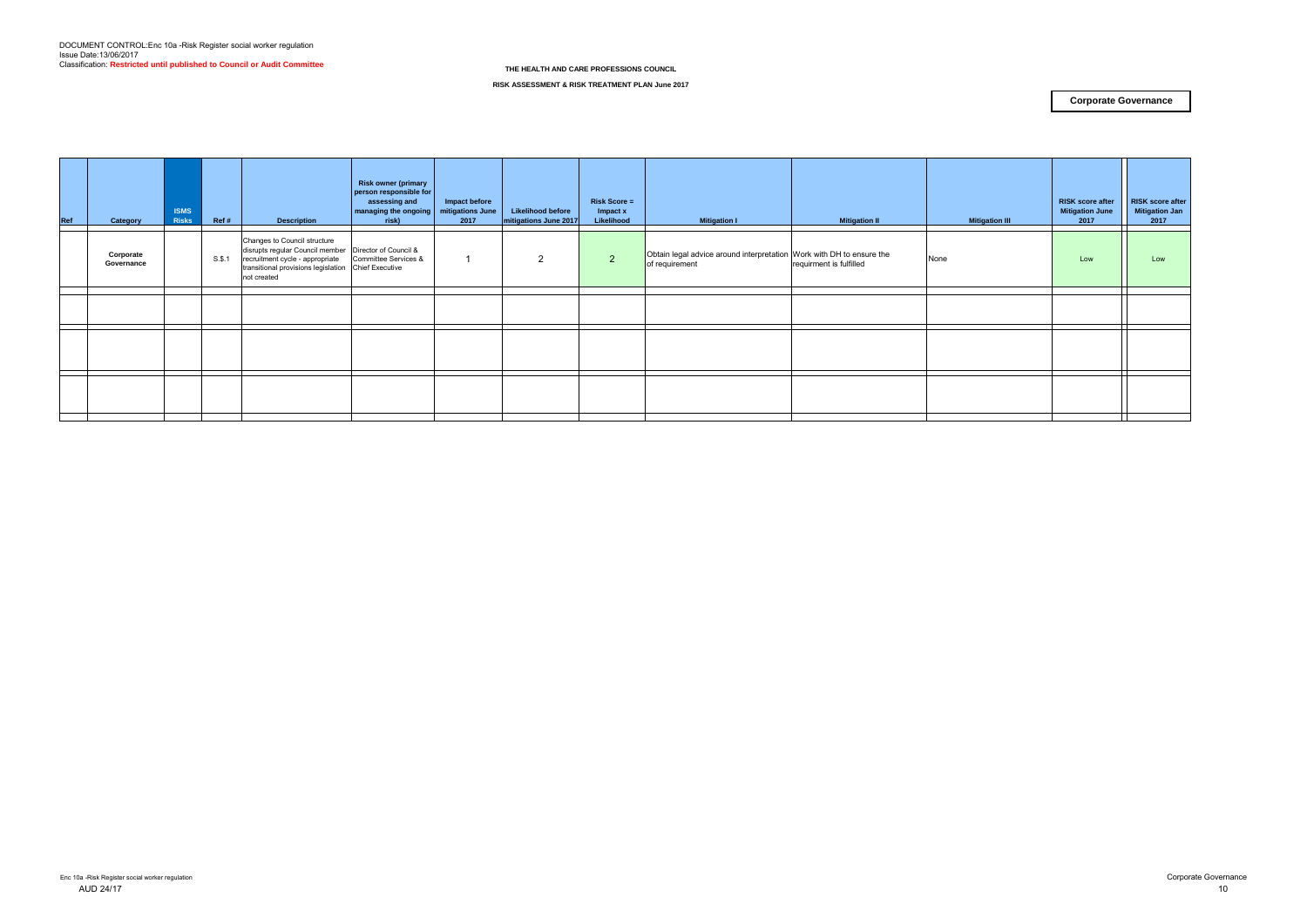| Ref | Category                  | <b>ISMS</b><br><b>Risks</b> | Ref # | <b>Description</b>                                                                                                                                                                                                                                                                                                                                     | <b>Risk owner (primary</b><br>person responsible for<br>assessing and<br>managing the ongoing<br>risk) | mitigations<br><b>June 2017</b> | Impact before   Likelihood before<br>mitigations June<br>2017 | <b>Risk Score =</b><br>Impact x<br>Likelihood | <b>Mitigation I</b>                                                 | <b>Mitigation II</b> | <b>Mitigation III</b> | <b>RISK score after</b><br><b>Mitigation June</b><br>2017 | <b>RISK score after</b><br>Mitigation Jan 2017 |
|-----|---------------------------|-----------------------------|-------|--------------------------------------------------------------------------------------------------------------------------------------------------------------------------------------------------------------------------------------------------------------------------------------------------------------------------------------------------------|--------------------------------------------------------------------------------------------------------|---------------------------------|---------------------------------------------------------------|-----------------------------------------------|---------------------------------------------------------------------|----------------------|-----------------------|-----------------------------------------------------------|------------------------------------------------|
|     | Information<br>Technology |                             |       | New Regulator fails to deliver to<br>The Register of the Company of the Company of the Company of the Company of the Company of the Company of the Company of the Company of the Company of the Company of the Company of the Company of the Company of the Compan<br>S.5.1 performance are compromised<br>(as awaiting transfer out of SW<br>records) | Portfolio Mgr                                                                                          | 3                               | 4                                                             | 12 <sub>1</sub>                               | Share HCPC's migration expertise with new<br>Regulator project team |                      |                       | Med                                                       | Med                                            |
|     |                           |                             |       |                                                                                                                                                                                                                                                                                                                                                        |                                                                                                        |                                 |                                                               |                                               |                                                                     |                      |                       |                                                           |                                                |
|     |                           |                             |       |                                                                                                                                                                                                                                                                                                                                                        |                                                                                                        |                                 |                                                               |                                               |                                                                     |                      |                       |                                                           |                                                |
|     |                           |                             |       |                                                                                                                                                                                                                                                                                                                                                        |                                                                                                        |                                 |                                                               |                                               |                                                                     |                      |                       |                                                           |                                                |
|     |                           |                             |       |                                                                                                                                                                                                                                                                                                                                                        |                                                                                                        |                                 |                                                               |                                               |                                                                     |                      |                       | T                                                         |                                                |
|     |                           |                             |       |                                                                                                                                                                                                                                                                                                                                                        |                                                                                                        |                                 |                                                               |                                               |                                                                     |                      |                       |                                                           |                                                |

**RISK ASSESSMENT & RISK TREATMENT PLAN June 2017**

#### **Information Technology**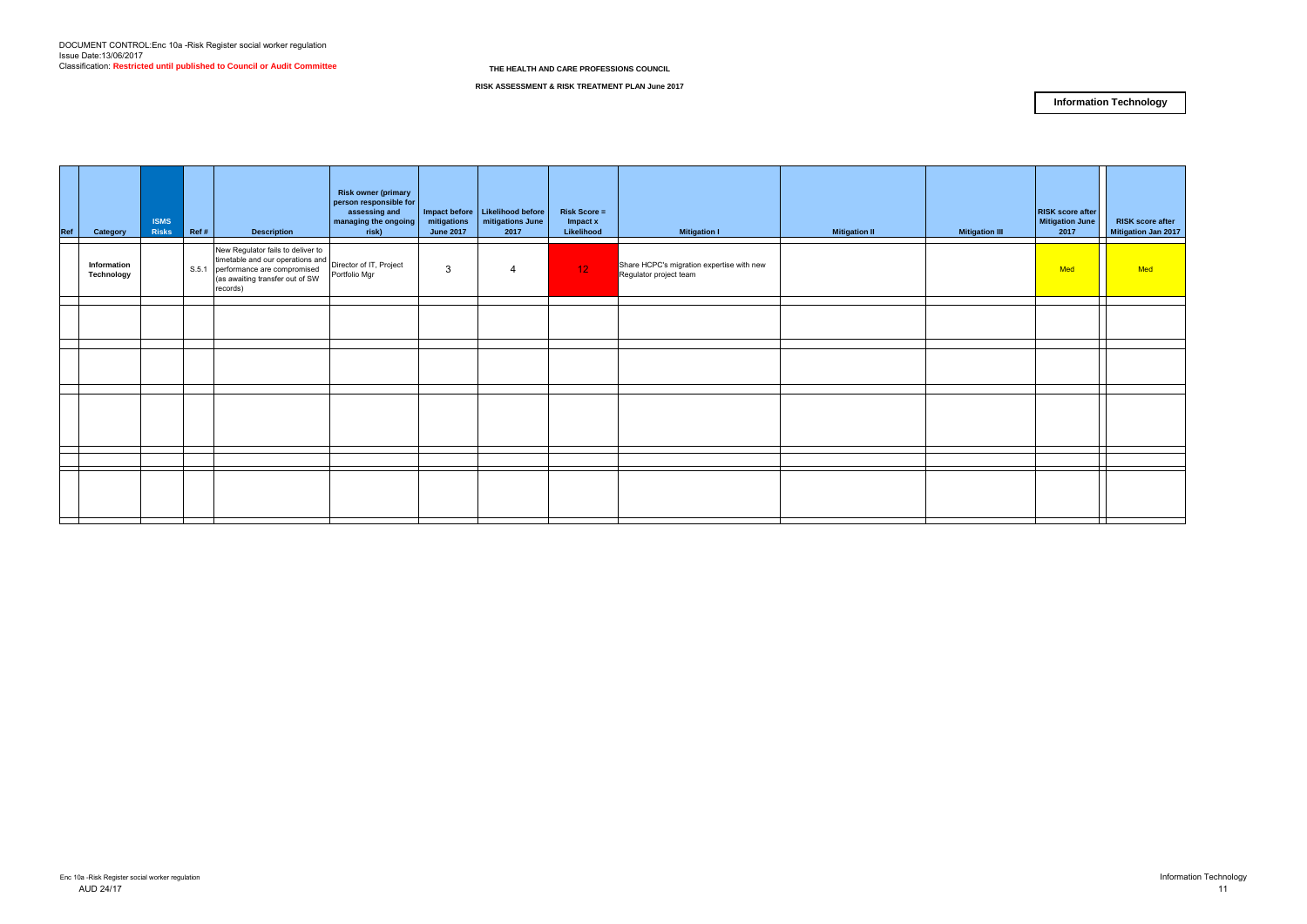| Ref | Category                        | <b>ISMS</b><br><b>Risks</b> | $\parallel$ Ref # | <b>Description</b>                                                                                                | <b>Risk owner (primary</b><br>person responsible for<br>assessing and<br>managing the ongoing<br>risk) | mitigations<br><b>June 2017</b> | Impact before   Likelihood before<br>mitigations June<br>2017 | <b>Risk Score =</b><br>Impact x<br>Likelihood | <b>Mitigation I</b>                                                        | <b>Mitigation II</b>               | <b>Mitigation III</b>      | <b>RISK score after</b><br><b>Mitigation June</b><br>2017 | <b>RISK score after</b><br>Mitigation Jan<br>2017 |
|-----|---------------------------------|-----------------------------|-------------------|-------------------------------------------------------------------------------------------------------------------|--------------------------------------------------------------------------------------------------------|---------------------------------|---------------------------------------------------------------|-----------------------------------------------|----------------------------------------------------------------------------|------------------------------------|----------------------------|-----------------------------------------------------------|---------------------------------------------------|
|     | <b>Partners Added</b><br>by RPD |                             | S.6.1             | Loss of Registrants results in<br>shortfall of SW Partners for<br>existing or ongoing FTP cases,<br>post transfer | Director of HR, Partner<br>Manager, Director of FTP                                                    | $\overline{4}$                  | 3                                                             | 12 <sup>°</sup>                               | Outsource existing / ongoing SW cases to<br>service provider post transfer | D of E funding of service provider | Outsourced contractors SLA | Med                                                       | Med                                               |
|     |                                 |                             |                   |                                                                                                                   |                                                                                                        |                                 |                                                               |                                               |                                                                            |                                    |                            |                                                           |                                                   |
|     |                                 |                             |                   |                                                                                                                   |                                                                                                        |                                 |                                                               |                                               |                                                                            |                                    |                            |                                                           |                                                   |
|     |                                 |                             |                   |                                                                                                                   |                                                                                                        |                                 |                                                               |                                               |                                                                            |                                    |                            |                                                           |                                                   |
|     |                                 |                             |                   |                                                                                                                   |                                                                                                        |                                 |                                                               |                                               |                                                                            |                                    |                            |                                                           |                                                   |
|     |                                 |                             |                   |                                                                                                                   |                                                                                                        |                                 |                                                               |                                               |                                                                            |                                    |                            |                                                           |                                                   |
|     |                                 |                             |                   |                                                                                                                   |                                                                                                        |                                 |                                                               |                                               |                                                                            |                                    |                            |                                                           |                                                   |
|     |                                 |                             |                   |                                                                                                                   |                                                                                                        |                                 |                                                               |                                               |                                                                            |                                    |                            |                                                           |                                                   |
|     |                                 |                             |                   |                                                                                                                   |                                                                                                        |                                 |                                                               |                                               |                                                                            |                                    |                            |                                                           |                                                   |
|     |                                 |                             |                   |                                                                                                                   |                                                                                                        |                                 |                                                               |                                               |                                                                            |                                    |                            |                                                           | $\mathbf{I}$                                      |
|     |                                 |                             |                   |                                                                                                                   |                                                                                                        |                                 |                                                               |                                               |                                                                            |                                    |                            |                                                           |                                                   |
|     |                                 |                             |                   |                                                                                                                   |                                                                                                        |                                 |                                                               |                                               |                                                                            |                                    |                            |                                                           |                                                   |

**RISK ASSESSMENT & RISK TREATMENT PLAN June 2017**

#### **Partners**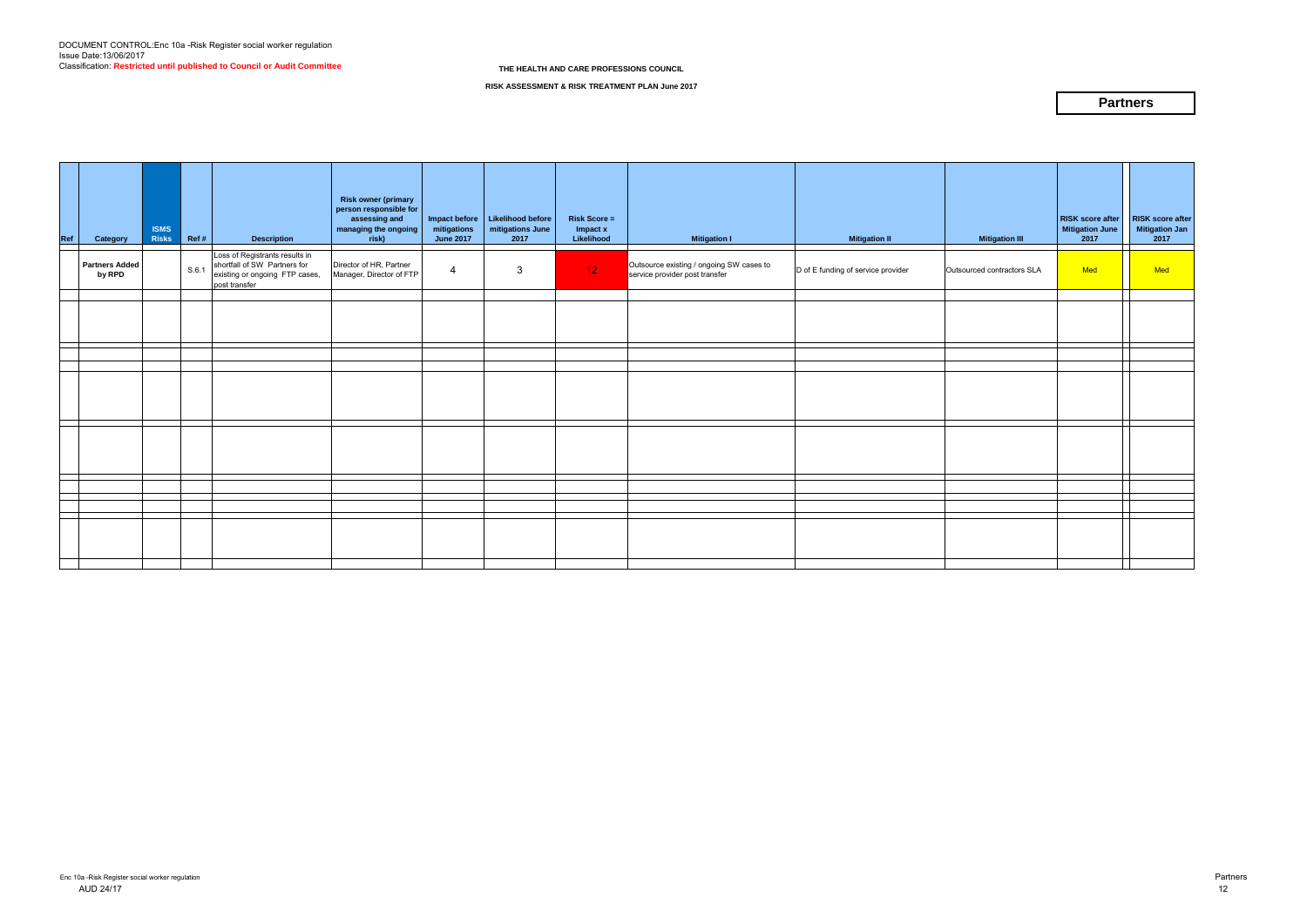| Ref | Category  | <b>ISMS</b><br><b>Risks</b> | Ref# | <b>Description</b>                                                                                                                   | <b>Risk owner (primary</b><br>person responsible for<br>assessing and<br>managing the ongoing<br>risk) | mitigations<br><b>June 2017</b> | Impact before   Likelihood before<br>mitigations June<br>2017 | <b>Risk Score =</b><br>Impact x<br>Likelihood | <b>Mitigation I</b>                                                                                           | <b>Mitigation II</b>                                                  | <b>Mitigation III</b> | <b>RISK</b> score after<br><b>Mitigation Jan</b><br>2017 | <b>RISK score after</b><br><b>Mitigation Jan</b><br>2017 |
|-----|-----------|-----------------------------|------|--------------------------------------------------------------------------------------------------------------------------------------|--------------------------------------------------------------------------------------------------------|---------------------------------|---------------------------------------------------------------|-----------------------------------------------|---------------------------------------------------------------------------------------------------------------|-----------------------------------------------------------------------|-----------------------|----------------------------------------------------------|----------------------------------------------------------|
|     | Education |                             |      | Education providers disengage<br>S.7.1 from HCPC processes before the Director of Education<br>tranfer to new Regulator              |                                                                                                        | 3                               | $\overline{2}$                                                | 6                                             | Proactive communications with NewReg to<br>education providers                                                |                                                                       |                       | Low                                                      | Low                                                      |
|     | Education |                             |      | Timing of HCPC's planned<br>disengagement with approvals<br>S.7.2 and monitoring of SW<br>programmes disrupted by transfer<br>delays | Director of Education                                                                                  | $\mathbf{3}$                    | 3                                                             | 9                                             | Reorganise visit and approval schedule to allow Obtain temporary contractor cover for<br>for ongoing SW work. | required education processes                                          |                       | Med                                                      | Med                                                      |
|     | Education |                             |      | Substantial delays to SW transfer<br>S.7.3 places uplanned resource<br>requirments on Education dept                                 | Director of Education,<br>Director of Finance                                                          | $\overline{2}$                  | $\overline{2}$                                                | $\overline{4}$                                | Additional grant from DoH England                                                                             | Obtain temporary contractor cover for<br>required education processes |                       | Low                                                      | Low                                                      |
|     |           |                             |      |                                                                                                                                      |                                                                                                        |                                 |                                                               |                                               |                                                                                                               |                                                                       |                       |                                                          |                                                          |
|     |           |                             |      |                                                                                                                                      |                                                                                                        |                                 |                                                               |                                               |                                                                                                               |                                                                       |                       |                                                          |                                                          |
|     |           |                             |      |                                                                                                                                      |                                                                                                        |                                 |                                                               |                                               |                                                                                                               |                                                                       |                       |                                                          |                                                          |
|     |           |                             |      |                                                                                                                                      |                                                                                                        |                                 |                                                               |                                               |                                                                                                               |                                                                       |                       |                                                          |                                                          |
|     |           |                             |      |                                                                                                                                      |                                                                                                        |                                 |                                                               |                                               |                                                                                                               |                                                                       |                       |                                                          |                                                          |

**RISK ASSESSMENT & RISK TREATMENT PLAN June 2017**

#### **Education**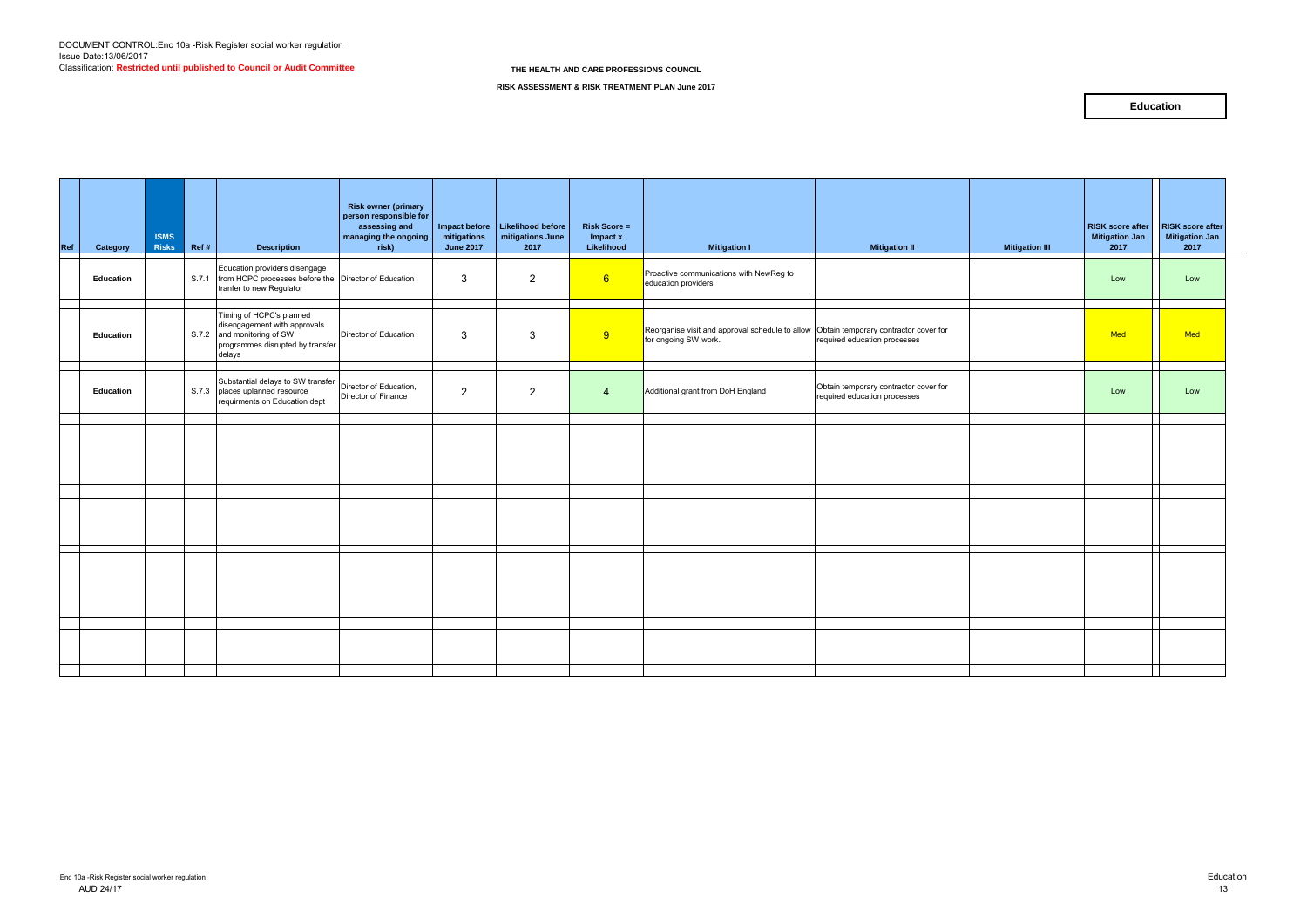| Ref | Category              | <b>ISMS</b><br><b>Risks</b> | Ref # | <b>Description</b>                                                                                                                                                                                                                | <b>Risk owner (primary</b><br>person responsible for<br>assessing and<br>managing the on-going<br>risk) | Impact before<br>mitigations<br><b>June 2017</b> | <b>Likelihood before</b><br>mitigations June<br>2017 | <b>Risk Score =</b><br>Impact x<br>Likelihood | <b>Mitigation I</b>                                                                                                                                          | <b>Mitigation II</b>     | <b>Mitigation III</b>                    | <b>RISK score after</b><br><b>Mitigation June</b><br>2017 | <b>RISK score after</b><br><b>Mitigation Jan</b><br>2017 |
|-----|-----------------------|-----------------------------|-------|-----------------------------------------------------------------------------------------------------------------------------------------------------------------------------------------------------------------------------------|---------------------------------------------------------------------------------------------------------|--------------------------------------------------|------------------------------------------------------|-----------------------------------------------|--------------------------------------------------------------------------------------------------------------------------------------------------------------|--------------------------|------------------------------------------|-----------------------------------------------------------|----------------------------------------------------------|
|     | Project<br>Management |                             | S.8.1 | Time Quality That communication<br>around the content of the legislation is Government / D o E;<br>not forthcoming, leading to a lack of<br>ability for HCPC to sufficiently prepare Lead<br>in time for the transfer             | Project Sponsor Project                                                                                 | 4                                                | 4                                                    | 16 <sup>°</sup>                               | Early and frequent communication with D of E<br>Project Team / Government departments to<br>ensure that timeframes allocated to the transfer<br>are adequate |                          |                                          | <b>High</b>                                               | <b>High</b>                                              |
|     | Project<br>Management |                             |       | <b>Quality That stakeholder</b><br>S.8.2   management is poorly undertaken by   Project Lead<br><b>HCPC</b>                                                                                                                       |                                                                                                         | 3                                                | $\mathbf{3}$                                         | 9                                             | Clear idenitifcation of stakeholders and early<br>allocation of responsibility within the project<br>team                                                    |                          |                                          | <b>Med</b>                                                | <b>Med</b>                                               |
|     | Project<br>Management |                             | S.8.3 | <b>Quality</b> That expectations around the<br>data that will be transferred is<br>unachievable given any HCPC<br>systems and data limitations                                                                                    | Project Manager                                                                                         | $\overline{2}$                                   | 3                                                    | 6                                             | Accept the risk and manage expecations within<br>the receiving organisation as best as possible                                                              |                          |                                          | Med                                                       | <b>Med</b>                                               |
|     | Project<br>Management |                             | S.8.4 | <b>Time Quality That expectations</b><br>around case progression, registrant<br>application processing and course<br>approval at the point of transfer are<br>unrealistic given the timeframe<br>assigned to the transfer process | Project Lead                                                                                            | 4                                                |                                                      | 16 <sup>°</sup>                               | Early expectation setting with the receiving<br>organisation to manage a smooth transferral<br>process                                                       |                          |                                          | <b>High</b>                                               | High                                                     |
|     | Project<br>Management |                             | S.8.5 | Time Quality That due to<br>inexperience the receiving<br>organisation is unco-operative or<br>unclear in stipulating their data<br>requirements, which would lead to<br>delays in HCPC preparations                              | Project Manager                                                                                         | 3                                                | $\boldsymbol{\Delta}$                                | 12 <sub>1</sub>                               | Early expectation setting with the receiving<br>organisation to manage a smooth transferral<br>process                                                       |                          |                                          | <b>Med</b>                                                | <b>Med</b>                                               |
|     | Project<br>Management |                             |       | Time Quality That there are delays in<br>implementing technology solutions in<br>S.8.6 the receiving organisation which could Project Manager<br>have a knock on effect to HCPC<br>preparations for data transfer                 |                                                                                                         | 3                                                | 4                                                    | 12 <sub>1</sub>                               | Early expectation setting with the receiving<br>organisation to manage a smooth transferral<br>process                                                       |                          |                                          | <b>Med</b>                                                | <b>Med</b>                                               |
|     | Project<br>Management |                             | S.8.7 | Cost That the cost of the project will<br>excede HCPC expectations                                                                                                                                                                | Project Sponsor                                                                                         | 3                                                | 2                                                    | $6 \overline{6}$                              | Experience of HCPC with inbound transfers<br>helps predict outbound costs                                                                                    |                          |                                          | Low                                                       | Low                                                      |
|     | Project<br>Management |                             |       | <b>HCPC's non-Social Worker</b><br>England projects delayed due to<br>S.8.8 poorly constrained or slipping time EMT<br>scales of Social Worker England<br>project & conflicting commitments                                       |                                                                                                         | 5                                                | $\overline{2}$                                       | 10 <sup>°</sup>                               | Monitoring of budget and work plans                                                                                                                          | Experience of HCPC's EMT | Experience of HCPC project<br>management | Med                                                       | <b>Med</b>                                               |
|     | Project<br>Management |                             | S.8.9 | mpact and effectivness of<br>Transfer Order fails to deliver<br>project requirements                                                                                                                                              | Government / D o E                                                                                      | 5                                                | $5\phantom{.0}$                                      | 25                                            | Engagement of HCPC legal advisors with<br>drafting of order.                                                                                                 | Experience of HCPC's EMT |                                          | Low                                                       | Low                                                      |

#### **RISK ASSESSMENT & RISK TREATMENT PLAN June 2017**

# **Project Management**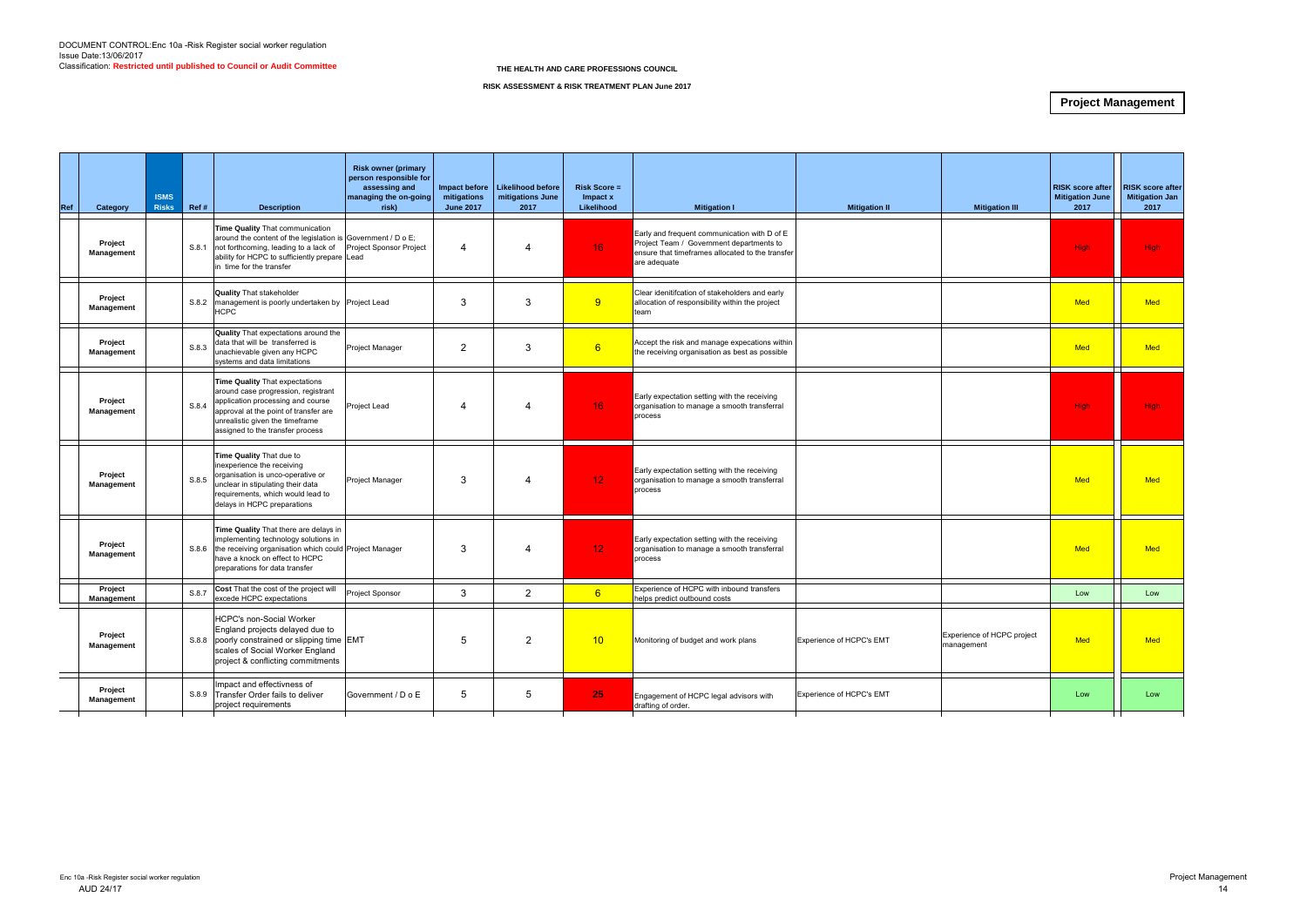| Ref | Category               | <b>ISMS</b><br><b>Risks</b> | Ref# | <b>Description</b>                                                                  | <b>Risk owner (primary</b><br>person responsible for<br>assessing and<br>managing the ongoing<br>risk) | Impact before<br>mitigations<br><b>June 2017</b> | <b>Likelihood before</b><br>mitigations June<br>2017 | $Risk Score =$<br>Impact x<br>Likelihood | <b>Mitigation I</b>                                    | <b>Mitigation II</b>                                                   | <b>Mitigation III</b>                                                               | <b>RISK score after</b><br><b>Mitigation June</b><br>2017 | <b>RISK score after</b><br><b>Mitigation Jan</b><br>2017 |
|-----|------------------------|-----------------------------|------|-------------------------------------------------------------------------------------|--------------------------------------------------------------------------------------------------------|--------------------------------------------------|------------------------------------------------------|------------------------------------------|--------------------------------------------------------|------------------------------------------------------------------------|-------------------------------------------------------------------------------------|-----------------------------------------------------------|----------------------------------------------------------|
|     | Quality<br>Management. |                             | S9.1 | Loss of ISO 9001:2008<br>Certification                                              | Director of Operations,<br><b>Head of Business</b><br>Improvement                                      |                                                  |                                                      | 12 <sub>1</sub>                          | Regular & internal audits                              | QMS standards applied across HCPC                                      | Management buy - in                                                                 | Low                                                       | Low                                                      |
|     |                        |                             |      | Links to 2.3, 10.3                                                                  |                                                                                                        |                                                  |                                                      |                                          |                                                        |                                                                        |                                                                                     |                                                           |                                                          |
|     | Quality<br>Management. | A7.1.2                      |      | Employees non-compliance with<br>S9.2 established Standard Operating<br>Proceedures | <b>EMT</b>                                                                                             |                                                  | $\overline{2}$                                       | 10 <sup>1</sup>                          | Culture, follow procedures and report errors           | Standard Operating Procedures and<br>prevention of overwriting systems | Extend ISO systems as required                                                      | Low                                                       | Low                                                      |
|     |                        |                             |      |                                                                                     |                                                                                                        |                                                  |                                                      |                                          | Comms plan in place with regular updates               |                                                                        |                                                                                     |                                                           |                                                          |
|     | Quality<br>Management. |                             | S9.3 | Increase in service complaints<br>from existing SW registrants<br>creates backlog   | Director of Council and<br>Committee Services.<br><b>Complaints Manager</b>                            |                                                  | 2                                                    | $6^{\circ}$                              | for social workers about the impact of the<br>transfer | Previous experience of Social Worker<br>feedback styles                | Secretariat administrator able to<br>cover admin side of complaints<br>if necessary | Low                                                       | Low                                                      |
|     |                        |                             |      |                                                                                     |                                                                                                        |                                                  |                                                      |                                          |                                                        |                                                                        |                                                                                     |                                                           |                                                          |

**RISK ASSESSMENT & RISK TREATMENT PLAN June 2017**

## **Quality Management**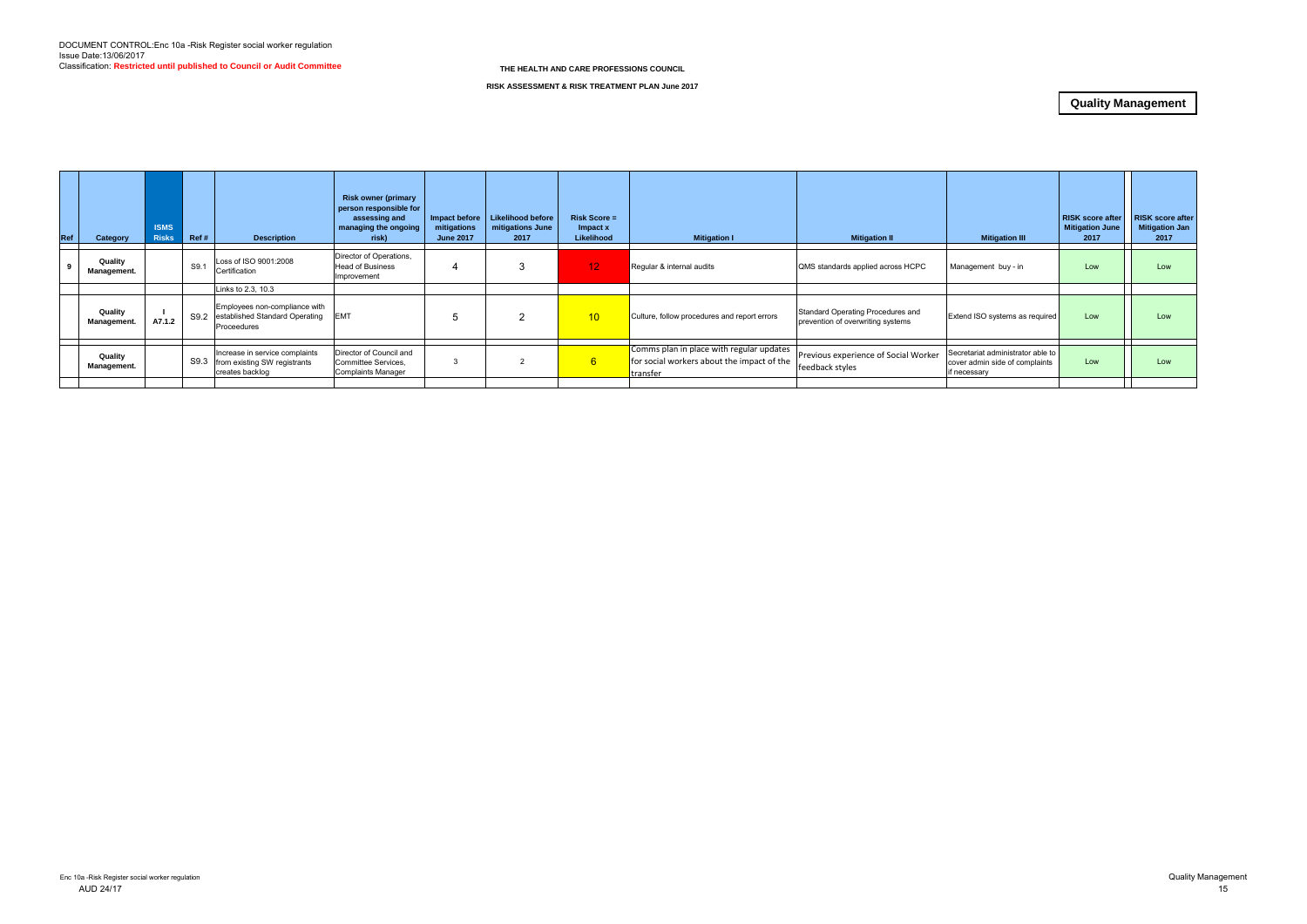| Ref | Category                            | <b>ISMS</b><br><b>Risks</b> | Ref #  | <b>Description</b>                                                                                                                                                     | <b>Risk owner (primary</b><br>person responsible for<br>assessing and<br>managing the ongoing<br>risk) | Impact before<br>mitigations<br><b>June 2017</b> | Likelihood before<br>mitigations June<br>2017 | <b>Risk Score =</b><br>Impact x<br>Likelihood | <b>Mitigation I</b>                                                                    | <b>Mitigation II</b>                                                                                                  | <b>Mitigation III</b> | <b>RISK score after</b><br><b>Mitigation June</b><br>2017 | <b>RISK score after</b><br><b>Mitigation Jan</b><br>2017 |
|-----|-------------------------------------|-----------------------------|--------|------------------------------------------------------------------------------------------------------------------------------------------------------------------------|--------------------------------------------------------------------------------------------------------|--------------------------------------------------|-----------------------------------------------|-----------------------------------------------|----------------------------------------------------------------------------------------|-----------------------------------------------------------------------------------------------------------------------|-----------------------|-----------------------------------------------------------|----------------------------------------------------------|
|     | Registration<br><b>Added by RPD</b> |                             | S.10.1 | Poor control of timescale results in<br>applications for Registration being<br>Director of<br>Director of<br>sent to HCPC when no longer<br>responsible for profession | Communications                                                                                         | $\overline{2}$                                   | $\mathbf{3}$                                  | 6                                             | Extensive Comms campaign to university third<br>year students at HCPC approved courses | Filter applications for registration at Post<br>Room, log names & postcodes, and<br>securely forward to new Regulator |                       | Low                                                       | Low                                                      |
|     | Registration                        |                             |        | Continuation of SW regulation<br>S.10.2 beyond published dates caused<br>resource shortfall in Reg Dept                                                                | Head of Registration &<br>Director of Operations                                                       | 3                                                | $\overline{2}$                                | 6                                             | Upscale resources with contractors in short term                                       |                                                                                                                       |                       | Low                                                       | Low                                                      |
|     | Registration                        |                             |        | Limited remit of New Reg<br>functions results in Gvmt request<br>S.10.3 for HCPC to maintain register for<br>unknown period of time, splitting<br>functions            | Head of Registration &<br>Director of Operations                                                       | 3                                                | $\overline{2}$                                | 6                                             | Design specific shared regulation processes<br>between NewReg & HCPC                   | Upscale resources with contractors in short<br>to medium term. Changes to NetRegulate<br>implimented in short term.   |                       | Low                                                       | Low                                                      |
|     |                                     |                             |        |                                                                                                                                                                        |                                                                                                        |                                                  |                                               |                                               |                                                                                        |                                                                                                                       |                       |                                                           |                                                          |
|     |                                     |                             |        |                                                                                                                                                                        |                                                                                                        |                                                  |                                               |                                               |                                                                                        |                                                                                                                       |                       |                                                           |                                                          |
|     |                                     |                             |        |                                                                                                                                                                        |                                                                                                        |                                                  |                                               |                                               |                                                                                        |                                                                                                                       |                       |                                                           |                                                          |
|     |                                     |                             |        |                                                                                                                                                                        |                                                                                                        |                                                  |                                               |                                               |                                                                                        |                                                                                                                       |                       |                                                           |                                                          |
|     |                                     |                             |        |                                                                                                                                                                        |                                                                                                        |                                                  |                                               |                                               |                                                                                        |                                                                                                                       |                       |                                                           |                                                          |
|     |                                     |                             |        |                                                                                                                                                                        |                                                                                                        |                                                  |                                               |                                               |                                                                                        |                                                                                                                       |                       |                                                           |                                                          |

**RISK ASSESSMENT & RISK TREATMENT PLAN June 2017**

# **Registrations**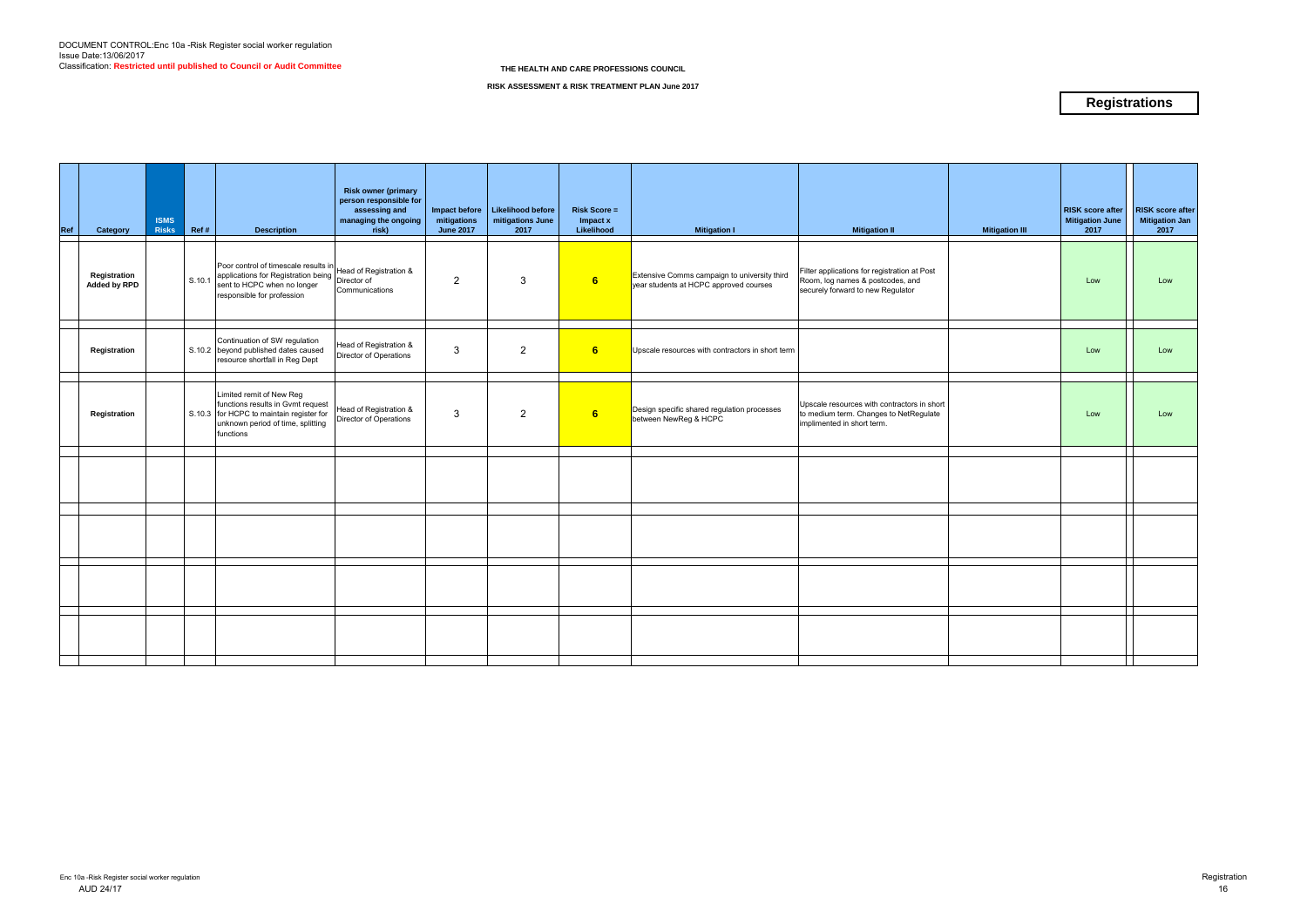| <b>Ref</b> | Category  | <b>ISMS</b><br><b>Risks</b> | Ref #  | <b>Description</b>                                                                                                                                                                                              | <b>Risk owner (primary</b><br>person responsible for<br>assessing and<br>managing the ongoing<br>risk) | mitigations<br><b>June 2017</b> | Impact before   Likelihood before  <br>mitigations June<br>2017 | <b>Risk Score =</b><br>Impact x<br>Likelihood | <b>Mitigation I</b>                                                                              | <b>Mitigation II</b>                                                                                                                                                                         | <b>Mitigation III</b>                                                                                  | <b>RISK score after</b><br><b>Mitigation June</b><br>2017 | <b>RISK score after</b><br>Mitigation Jan<br>2017 |
|------------|-----------|-----------------------------|--------|-----------------------------------------------------------------------------------------------------------------------------------------------------------------------------------------------------------------|--------------------------------------------------------------------------------------------------------|---------------------------------|-----------------------------------------------------------------|-----------------------------------------------|--------------------------------------------------------------------------------------------------|----------------------------------------------------------------------------------------------------------------------------------------------------------------------------------------------|--------------------------------------------------------------------------------------------------------|-----------------------------------------------------------|---------------------------------------------------|
|            | <b>HR</b> |                             | S.11.1 | Adverse impact on wellbeing and Director of Human<br>performance of employees<br>concerned about long term future   Resources, Special concerned about long term future   Resources, Special S<br>of their role |                                                                                                        | 3                               | 3                                                               | 9                                             | Regular updates and communications with<br>employees                                             | Retention strategy including hiring new<br>employees on fixed term contracts, focus<br>on engagement, wellbeing and<br>development, change management<br>training and briefings for managers | Employee Assistance<br>programme                                                                       | Low                                                       | Low                                               |
|            | <b>HR</b> |                             | S.11.2 | HCPC and new regulator<br>disagree on application of<br>COSOP causing uncertainty for<br>employees                                                                                                              | Director of Human<br>Resources                                                                         | 2                               | 2                                                               | $\overline{4}$                                | HR / Employment legal advice                                                                     | Communication and relationship building<br>with new regulator and Department of<br>Health                                                                                                    | New employees recruited on<br>fixed term contracts to manage<br>expectations                           | Low                                                       | Low                                               |
|            | <b>HR</b> |                             |        | High turnover of employees due<br>S.11.3 to uncertainty leads to resourcing Resources, specific<br>challenges                                                                                                   | Director of Human<br>departmental managers                                                             | -4                              | $\mathcal{R}$                                                   | 12 <sub>1</sub>                               | Agency temps and employees on fixed term<br>contracts engaged to provide additional<br>capacity. | Department of health funding to increase<br>temporary support                                                                                                                                | Fixed term employees offered<br>permanent contracts if a<br>permanent opportunity<br>becomes available | Low                                                       | Low                                               |
|            |           |                             |        |                                                                                                                                                                                                                 |                                                                                                        |                                 |                                                                 |                                               |                                                                                                  |                                                                                                                                                                                              |                                                                                                        |                                                           |                                                   |
|            |           |                             |        |                                                                                                                                                                                                                 |                                                                                                        |                                 |                                                                 |                                               |                                                                                                  |                                                                                                                                                                                              |                                                                                                        |                                                           |                                                   |
|            |           |                             |        |                                                                                                                                                                                                                 |                                                                                                        |                                 |                                                                 |                                               |                                                                                                  |                                                                                                                                                                                              |                                                                                                        |                                                           |                                                   |
|            |           |                             |        |                                                                                                                                                                                                                 |                                                                                                        |                                 |                                                                 |                                               |                                                                                                  |                                                                                                                                                                                              |                                                                                                        |                                                           |                                                   |
|            |           |                             |        |                                                                                                                                                                                                                 |                                                                                                        |                                 |                                                                 |                                               |                                                                                                  |                                                                                                                                                                                              |                                                                                                        |                                                           |                                                   |
|            |           |                             |        |                                                                                                                                                                                                                 |                                                                                                        |                                 |                                                                 |                                               |                                                                                                  |                                                                                                                                                                                              |                                                                                                        |                                                           |                                                   |
|            |           |                             |        |                                                                                                                                                                                                                 |                                                                                                        |                                 |                                                                 |                                               |                                                                                                  |                                                                                                                                                                                              |                                                                                                        |                                                           |                                                   |
|            |           |                             |        |                                                                                                                                                                                                                 |                                                                                                        |                                 |                                                                 |                                               |                                                                                                  |                                                                                                                                                                                              |                                                                                                        |                                                           |                                                   |

**RISK ASSESSMENT & RISK TREATMENT PLAN June 2017**

## **HR**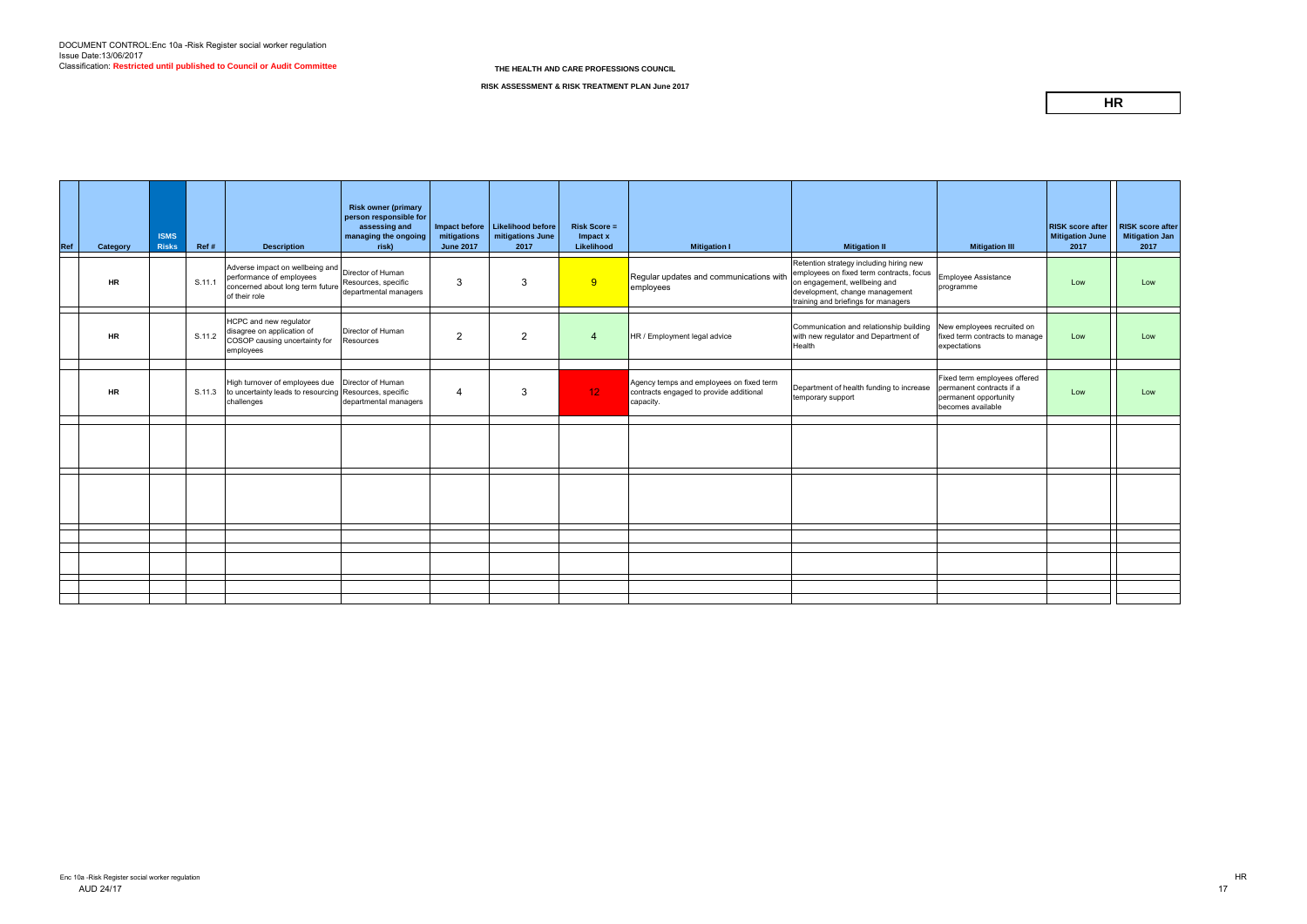| Ref | Category | <b>ISMS</b><br><b>Risks</b> | Ref#   | <b>Description</b>                                                                                | <b>Risk owner (primary</b><br>person responsible for<br>assessing and<br>managing the ongoing<br>risk) | mitigations<br><b>June 2017</b> | Impact before   Likelihood before<br>mitigations June<br>2017 | $Risk Score =$<br>Impact x<br>Likelihood | <b>Mitigation I</b>                                                             | <b>Mitigation II</b> | <b>Mitigation III</b> | <b>RISK score after</b><br><b>Mitigation June</b><br>2017 | <b>RISK score after</b><br><b>Mitigation Jan</b><br>2017 |
|-----|----------|-----------------------------|--------|---------------------------------------------------------------------------------------------------|--------------------------------------------------------------------------------------------------------|---------------------------------|---------------------------------------------------------------|------------------------------------------|---------------------------------------------------------------------------------|----------------------|-----------------------|-----------------------------------------------------------|----------------------------------------------------------|
|     | Legal    |                             |        | Poorly drafted legislation around<br>S.12.1 transfer leaves HCPC with<br>unsupported requirements | Director of Policy & Stds,<br><b>EMT</b>                                                               |                                 |                                                               |                                          | Proactive involvement with DoE / DH legislators Experienced HCPC legal advisors |                      |                       | Low                                                       | Low                                                      |
|     |          |                             |        | Helpful legislation changes not                                                                   |                                                                                                        |                                 |                                                               |                                          |                                                                                 |                      |                       |                                                           |                                                          |
|     | Legal    |                             | S.12.2 | wrapped up in legislation<br>supporting transfer to new<br>Regulator                              | Director of Policy & Stds,<br><b>EMT</b>                                                               |                                 | າ                                                             | 6                                        | Proactive involvement with DoE / DH legislators Experienced HCPC legal advisors |                      |                       | Low                                                       | Low                                                      |
|     |          |                             |        |                                                                                                   |                                                                                                        |                                 |                                                               |                                          |                                                                                 |                      |                       |                                                           |                                                          |

**RISK ASSESSMENT & RISK TREATMENT PLAN June 2017**

# **Legal**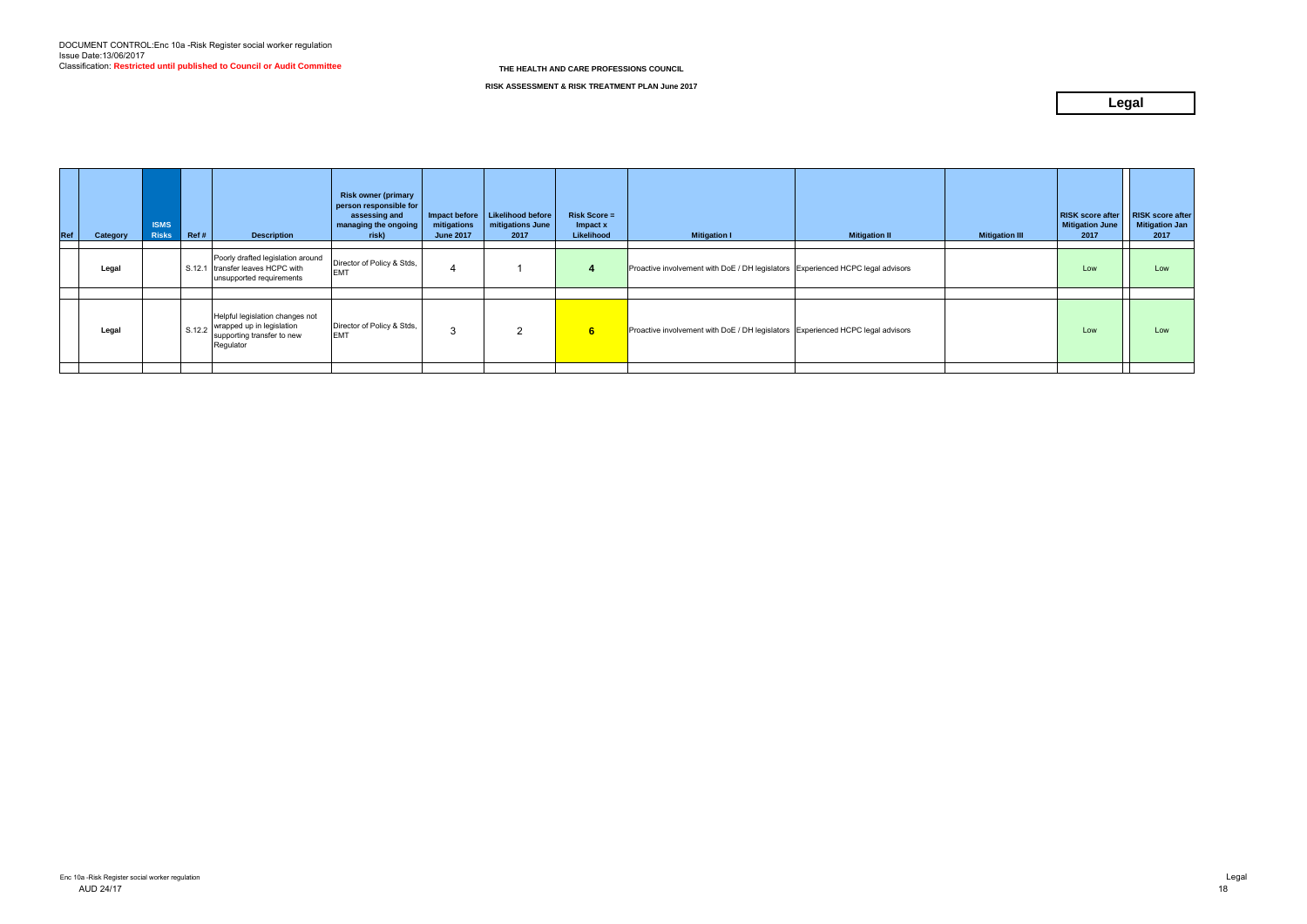| Ref | Category   | <b>ISMS</b><br><b>Risks</b> | Ref # | <b>Description</b>                                                                                 | <b>Risk owner (primary</b><br>person responsible for<br>assessing and<br>managing the ongoing<br>risk) | Impact before<br>mitigations<br><b>June 2017</b> | Likelihood before<br>mitigations June<br>2017 | <b>Risk Score =</b><br>Impact x<br>Likelihood | <b>Mitigation I</b>                                                               | <b>Mitigation II</b>                                      | <b>Mitigation III</b>                                     | <b>RISK score after</b><br><b>Mitigation June</b><br>2017 | <b>RISK score after</b><br><b>Mitigation Jan</b><br>2017 |
|-----|------------|-----------------------------|-------|----------------------------------------------------------------------------------------------------|--------------------------------------------------------------------------------------------------------|--------------------------------------------------|-----------------------------------------------|-----------------------------------------------|-----------------------------------------------------------------------------------|-----------------------------------------------------------|-----------------------------------------------------------|-----------------------------------------------------------|----------------------------------------------------------|
|     | <b>FTP</b> |                             |       | Retain legacy FTP cases without<br>S.13.1 clear case transfer and funding<br>arrangements in place | Director of Fitness to<br>Practice, Director of<br>Finance                                             | 3                                                | $\overline{2}$                                | $6\overline{6}$                               | Cost allocation and overhead charging method<br>agreed with DfE prior to transfer | Request additional funding for specific<br>cases          | Reforecasting budget processes<br>and resource allocation | Med                                                       | Med                                                      |
|     | <b>FTP</b> |                             |       | Maintain FTP function for<br>S.13.2 unknown period of time, rather<br>than project delay           | Director of Fitness to<br>Practice, Director of<br>Finance                                             | $\overline{4}$                                   | $\overline{2}$                                | 8                                             | Cost allocation and overhead charging method<br>agreed with DfE prior to transfer | Reforecasting budget processes and<br>resource allocation | Request additional funding for<br>specific cases          | Low                                                       | Low                                                      |
|     |            |                             |       |                                                                                                    |                                                                                                        |                                                  |                                               |                                               |                                                                                   |                                                           |                                                           | . .                                                       |                                                          |
|     |            |                             |       |                                                                                                    |                                                                                                        |                                                  |                                               |                                               |                                                                                   |                                                           |                                                           |                                                           |                                                          |
|     |            |                             |       |                                                                                                    |                                                                                                        |                                                  |                                               |                                               |                                                                                   |                                                           |                                                           |                                                           |                                                          |
|     |            |                             |       |                                                                                                    |                                                                                                        |                                                  |                                               |                                               |                                                                                   |                                                           |                                                           |                                                           |                                                          |
|     |            |                             |       |                                                                                                    |                                                                                                        |                                                  |                                               |                                               |                                                                                   |                                                           |                                                           |                                                           |                                                          |
|     |            |                             |       |                                                                                                    |                                                                                                        |                                                  |                                               |                                               |                                                                                   |                                                           |                                                           |                                                           |                                                          |
|     |            |                             |       |                                                                                                    |                                                                                                        |                                                  |                                               |                                               |                                                                                   |                                                           |                                                           |                                                           |                                                          |
|     |            |                             |       |                                                                                                    |                                                                                                        |                                                  |                                               |                                               |                                                                                   |                                                           |                                                           |                                                           |                                                          |
|     |            |                             |       |                                                                                                    |                                                                                                        |                                                  |                                               |                                               |                                                                                   |                                                           |                                                           |                                                           |                                                          |
|     |            |                             |       |                                                                                                    |                                                                                                        |                                                  |                                               |                                               |                                                                                   |                                                           |                                                           |                                                           |                                                          |

**RISK ASSESSMENT & RISK TREATMENT PLAN June 2017**

### **Fitness to Practise**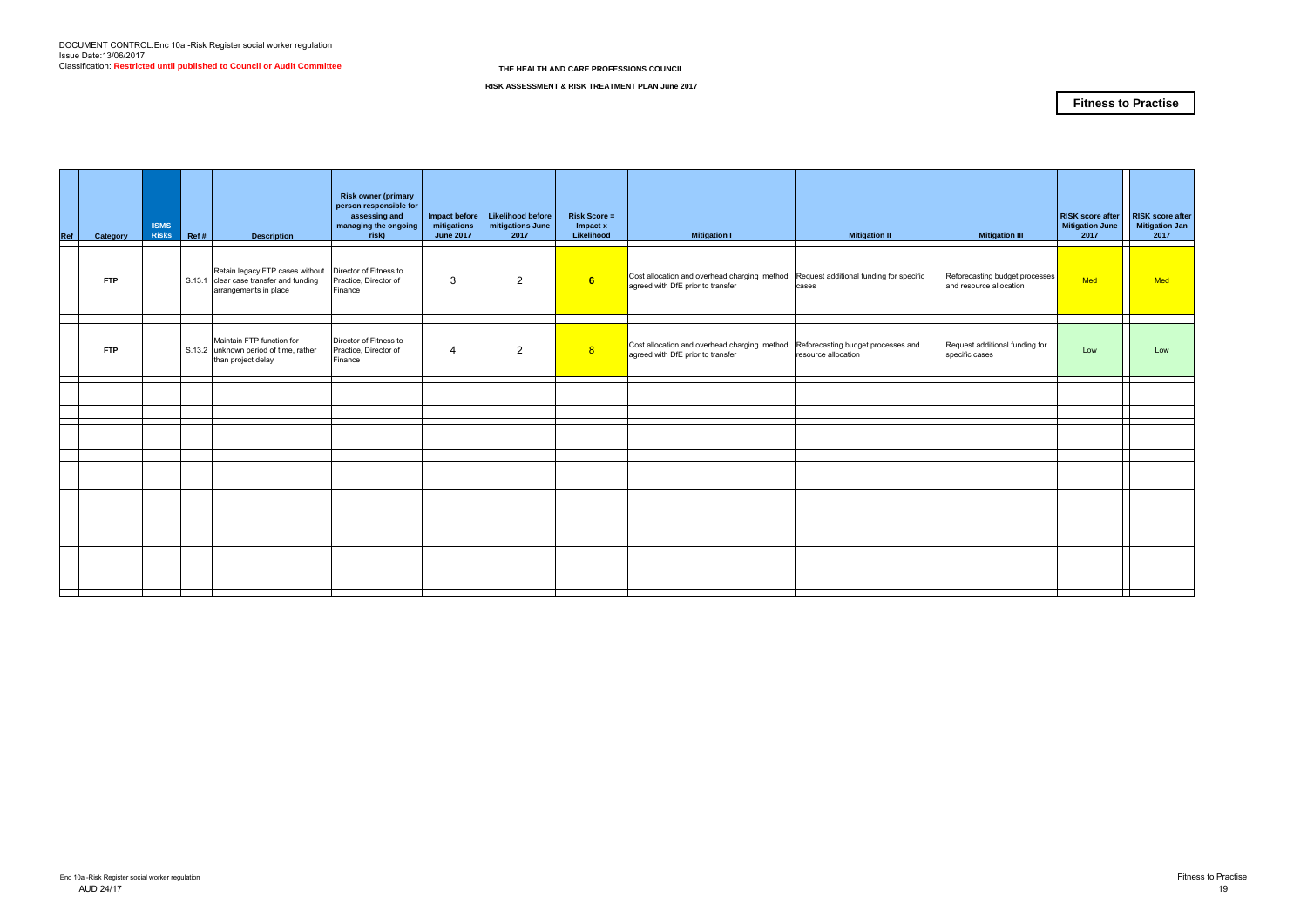| <b>RISK score after</b><br><b>RISK</b> score after<br>Mitigation June<br><b>Mitigation Jan</b><br>$2017$<br>$2017$<br><b>Mitigation III</b> |
|---------------------------------------------------------------------------------------------------------------------------------------------|
|                                                                                                                                             |
|                                                                                                                                             |
|                                                                                                                                             |
| 7                                                                                                                                           |
|                                                                                                                                             |
|                                                                                                                                             |
|                                                                                                                                             |

**RISK ASSESSMENT & RISK TREATMENT PLAN June 2017**

# **Policy & Standards**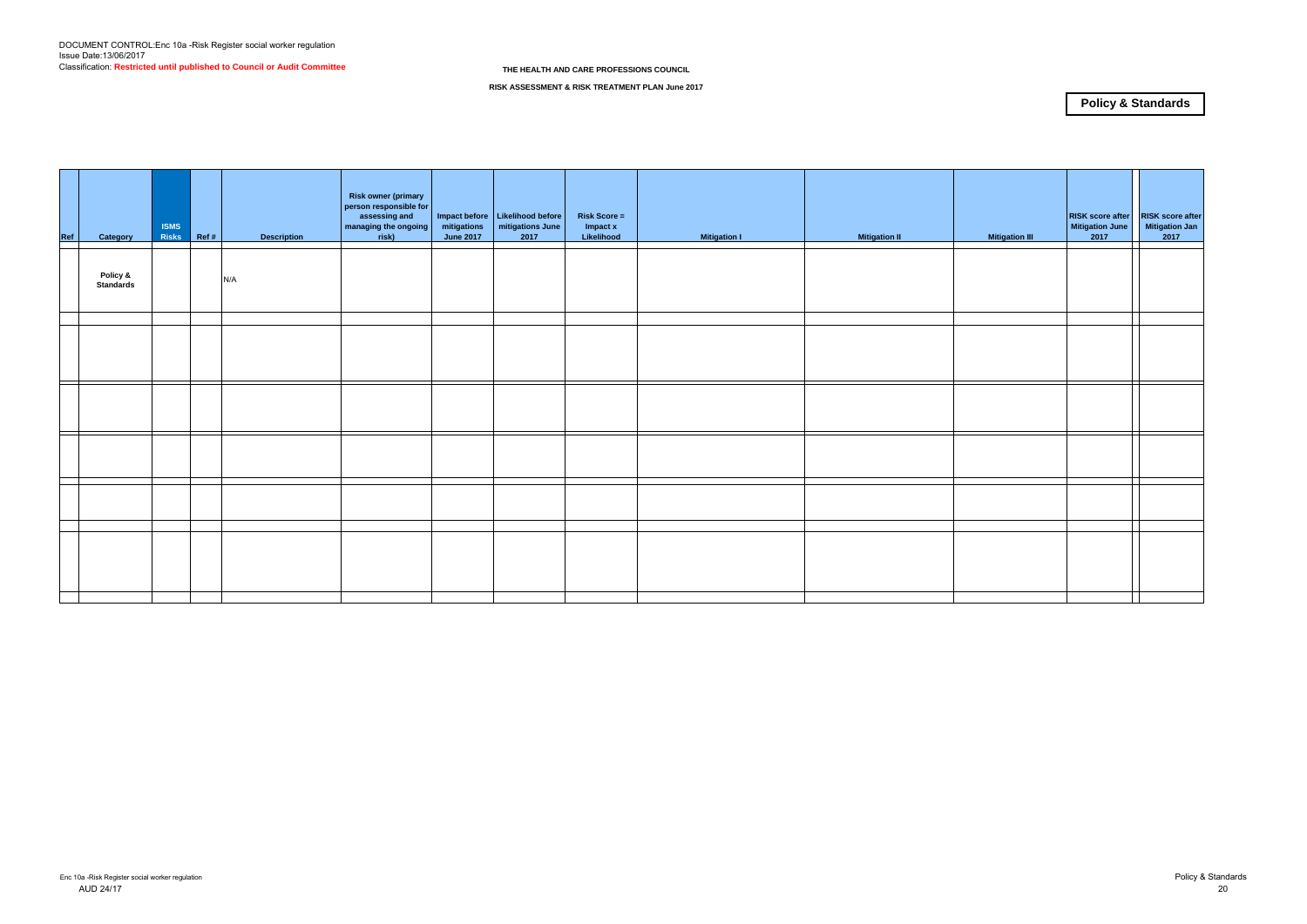| Ref | Category         | <b>ISMS</b><br><b>Risks</b> | Ref #             | <b>Description</b>                                                                                                                                                                                                                                                            | <b>Risk owner (primary</b><br>person responsible for<br>assessing and<br>managing the ongoing<br>risk) | mitigations<br><b>June 2017</b> | Impact before   Likelihood before<br>mitigations June<br>2017 | $Risk Score =$<br>Impact x<br>Likelihood | <b>Mitigation I</b>                                                                                          | <b>Mitigation II</b>                                                                                                          | <b>Mitigation III</b>                                                                                                                                   | <b>RISK score after</b><br><b>Mitigation June</b><br>2017 | <b>RISK score after</b><br><b>Mitigation Jan</b><br>2017 |
|-----|------------------|-----------------------------|-------------------|-------------------------------------------------------------------------------------------------------------------------------------------------------------------------------------------------------------------------------------------------------------------------------|--------------------------------------------------------------------------------------------------------|---------------------------------|---------------------------------------------------------------|------------------------------------------|--------------------------------------------------------------------------------------------------------------|-------------------------------------------------------------------------------------------------------------------------------|---------------------------------------------------------------------------------------------------------------------------------------------------------|-----------------------------------------------------------|----------------------------------------------------------|
|     | <b>Financial</b> |                             | S <sub>15.1</sub> | Lost contribution caused by<br>transfer of SW in England from<br>HCPC to SW (England)                                                                                                                                                                                         | Finance Director, EMT                                                                                  | 5                               | $\overline{4}$                                                | 20 <sub>1</sub>                          | Medium term financial plan updated and<br>reviewed as more detail of government's plans<br>becomes available | Annual budget setting process and 6 and 9<br>month reforecast processes enable short<br>term reductions in controllable costs | Break clauses in leases and<br>other measures to minimise<br>fixed costs; propose fee<br>increase if necessary to cover<br>balance of lost contribution | High                                                      | <b>High</b>                                              |
|     | <b>Financial</b> |                             | S <sub>15.2</sub> | Transfer of SW to SWE<br>substantially reduces HCPC cash<br>balance, since up to £5m of cash<br>balance has been SW fees<br>received in advance. Combined<br>with deficits incurred after transfer<br>due to lost contribution, liquidity<br>may become an issue              | Finance Director, EMT                                                                                  | 5                               | $\overline{2}$                                                | 10                                       | Medium term financial plan updated and<br>reviewed as more detail of government's<br>plans becomes available | Arrange borrowing facility with bank if<br>required                                                                           |                                                                                                                                                         | <b>Med</b>                                                | <b>Med</b>                                               |
|     | <b>Financial</b> |                             | S15.3             | Social workers may cancel direct<br>debit instructions for their HCPC<br>fees in 2018-19 due to their<br>previous experience of a double<br>registration fee hit when<br>transferring from the GSCC to<br>HCPC in 2012, causing a shortfall<br>in income and additional work. | Finance Director, Head of<br>Registration                                                              | $\overline{4}$                  | 3                                                             | 12                                       | Communications plan to support ongoing<br>payment prior to transfer to new regulator                         | Ongoing regular contact with DH and<br><b>DfE</b>                                                                             |                                                                                                                                                         | <b>Medium</b>                                             | <b>Medium</b>                                            |
|     | <b>Financial</b> |                             | S <sub>15.4</sub> | Cost of work leading up to the<br>transfer and/or cost of any<br>functions undertaken on behalf of HCPC Accounting<br>SWE after the transfer not fully<br>covered by DH / DfE grant,<br>including related overheads                                                           | Officer                                                                                                | 4                               | 3                                                             | 12                                       | Early discussions woth DoH & D oE w.r.t. cost of Undertake fully funded activities only<br>transfer          |                                                                                                                               |                                                                                                                                                         | <b>Medium</b>                                             | <b>Medium</b>                                            |
|     | <b>Financial</b> |                             | S15.5             | If the transfer date slips past 1<br>December 2018, special fee<br>arrangements may need to be<br>made for social workers, requiring<br>extra admin/systems effort and<br>costs                                                                                               | Finance Director                                                                                       | 3                               | 3                                                             | 9                                        | Ongoing regular contact with DH and DfE                                                                      |                                                                                                                               |                                                                                                                                                         | Low                                                       | Low                                                      |
|     |                  |                             |                   |                                                                                                                                                                                                                                                                               |                                                                                                        |                                 |                                                               |                                          |                                                                                                              |                                                                                                                               |                                                                                                                                                         |                                                           |                                                          |
|     |                  |                             |                   |                                                                                                                                                                                                                                                                               |                                                                                                        |                                 |                                                               |                                          |                                                                                                              |                                                                                                                               |                                                                                                                                                         |                                                           |                                                          |
|     |                  |                             |                   |                                                                                                                                                                                                                                                                               |                                                                                                        |                                 |                                                               |                                          |                                                                                                              |                                                                                                                               |                                                                                                                                                         |                                                           |                                                          |
|     |                  |                             |                   |                                                                                                                                                                                                                                                                               |                                                                                                        |                                 |                                                               |                                          |                                                                                                              |                                                                                                                               |                                                                                                                                                         |                                                           |                                                          |
|     |                  |                             |                   |                                                                                                                                                                                                                                                                               |                                                                                                        |                                 |                                                               |                                          |                                                                                                              |                                                                                                                               |                                                                                                                                                         |                                                           |                                                          |
|     |                  |                             |                   |                                                                                                                                                                                                                                                                               |                                                                                                        |                                 |                                                               |                                          |                                                                                                              |                                                                                                                               |                                                                                                                                                         |                                                           |                                                          |

**RISK ASSESSMENT & RISK TREATMENT PLAN June 2017**

### **Finance**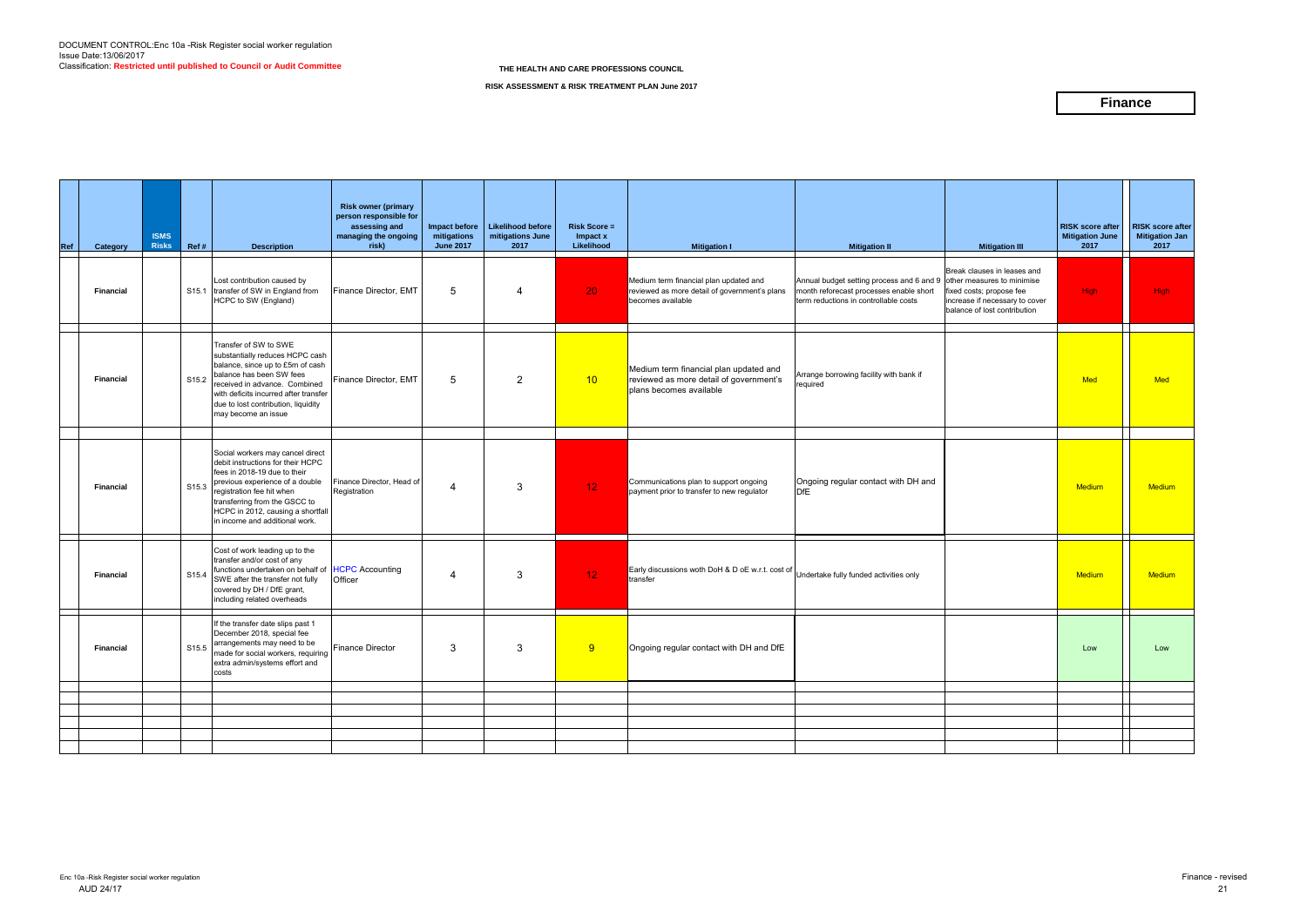| Category<br>Ref                | <b>ISMS</b><br><b>Risks</b> | Ref # | <b>Description</b>                                                                                                                                                                                                                            | <b>Risk owner (primary</b><br>person responsible for<br>assessing and<br>managing the ongoing mitigations June mitigations June<br>risk) | 2017         | Impact before   Likelihood before<br>2017 | $Risk Score =$<br>Impact x<br>Likelihood | <b>Mitigation I</b>                                                                    | <b>Mitigation II</b>                                                   | <b>Mitigation III</b>     | <b>RISK score after</b><br><b>Mitigation June</b><br>2017 | <b>RISK score after</b><br><b>Mitigation Jan</b><br>2017 |
|--------------------------------|-----------------------------|-------|-----------------------------------------------------------------------------------------------------------------------------------------------------------------------------------------------------------------------------------------------|------------------------------------------------------------------------------------------------------------------------------------------|--------------|-------------------------------------------|------------------------------------------|----------------------------------------------------------------------------------------|------------------------------------------------------------------------|---------------------------|-----------------------------------------------------------|----------------------------------------------------------|
| Information<br>Security        |                             |       | Loss of electronic SW registrant<br>$\left  \begin{array}{cc} 0.17.1 \\ \end{array} \right $ information by new regulator during $\left  \begin{array}{cc} \text{cov}_{\text{S}} \\ \text{Regulator} \end{array} \right $<br>transfer process | Government / New                                                                                                                         | 5            | $\overline{1}$                            | $5\overline{5}$                          | HCPC-IT deliver data extract in highly secure<br>manner, encrypted, password protected |                                                                        |                           | Low                                                       | Low                                                      |
| Information<br>Security        |                             |       | Loss of paper SW applicant /<br>S.17.2 registrant information by new<br>regulator during transfer process                                                                                                                                     | Government / New<br>Regulator                                                                                                            | 5            | $\overline{\phantom{a}}$                  | 5                                        | Use of couriers, with signatures, to pre-named<br>parties only.                        | ISO27001 compatible processes used                                     |                           | Low                                                       | Low                                                      |
| Information<br>Security        |                             |       | Apparent loss of SW material in<br>S.17.3 transit, arriving at HCPC after<br>transfer of bulk records to new<br>requlator                                                                                                                     | Director of IT, Director of<br>FTP, Hd of BPI / Dir Ops,<br>Head of Registration                                                         | 5            | $\overline{2}$                            | 10                                       | Communications plan prior to move to<br>NewReg,                                        | Interception at HCPC post room to<br>specific named individual at HCPC | Robust internal processes | Low                                                       | Low                                                      |
| Information<br><b>Security</b> |                             |       | Delay in moving SW data to archive<br>status or other exporting impacts<br>S.17.4 delivery of other functionality to<br>NetRegulate, damages integrity of<br>data                                                                             | Director of IT, Hd of BPI /<br>Dir Ops, Head of<br>Registration. Project<br>Portfolio Mgr                                                | $\mathbf{3}$ | $\mathbf{3}$                              | 9                                        | Proactive modification of internal deadlines<br>based on evolving requirements.        | Project prioritisation process                                         |                           | Low                                                       | Low                                                      |
| Information<br>Security        |                             |       | Removal of historic Social Worker<br>S.17.5 information and inability to answer<br>FOI requests results in ICO action<br>(availability issues)                                                                                                | Director of IT, Director of<br>FTP, Hd of BPI / Dir Ops,<br>Head of Registration                                                         | 2            | 3                                         | 6                                        | Early redirection of all FOI requests to NewReg                                        | Generation of FOI'able data table for<br>reporting purposes.           |                           | Low                                                       | Low                                                      |
|                                |                             |       |                                                                                                                                                                                                                                               |                                                                                                                                          |              |                                           |                                          |                                                                                        |                                                                        |                           |                                                           |                                                          |
|                                |                             |       |                                                                                                                                                                                                                                               |                                                                                                                                          |              |                                           |                                          |                                                                                        |                                                                        |                           |                                                           |                                                          |
|                                |                             |       |                                                                                                                                                                                                                                               |                                                                                                                                          |              |                                           |                                          |                                                                                        |                                                                        |                           |                                                           |                                                          |
|                                |                             |       |                                                                                                                                                                                                                                               |                                                                                                                                          |              |                                           |                                          |                                                                                        |                                                                        |                           |                                                           |                                                          |
|                                |                             |       |                                                                                                                                                                                                                                               |                                                                                                                                          |              |                                           |                                          |                                                                                        |                                                                        |                           |                                                           |                                                          |

#### **RISK ASSESSMENT & RISK TREATMENT PLAN June 2017**

# **Information Security**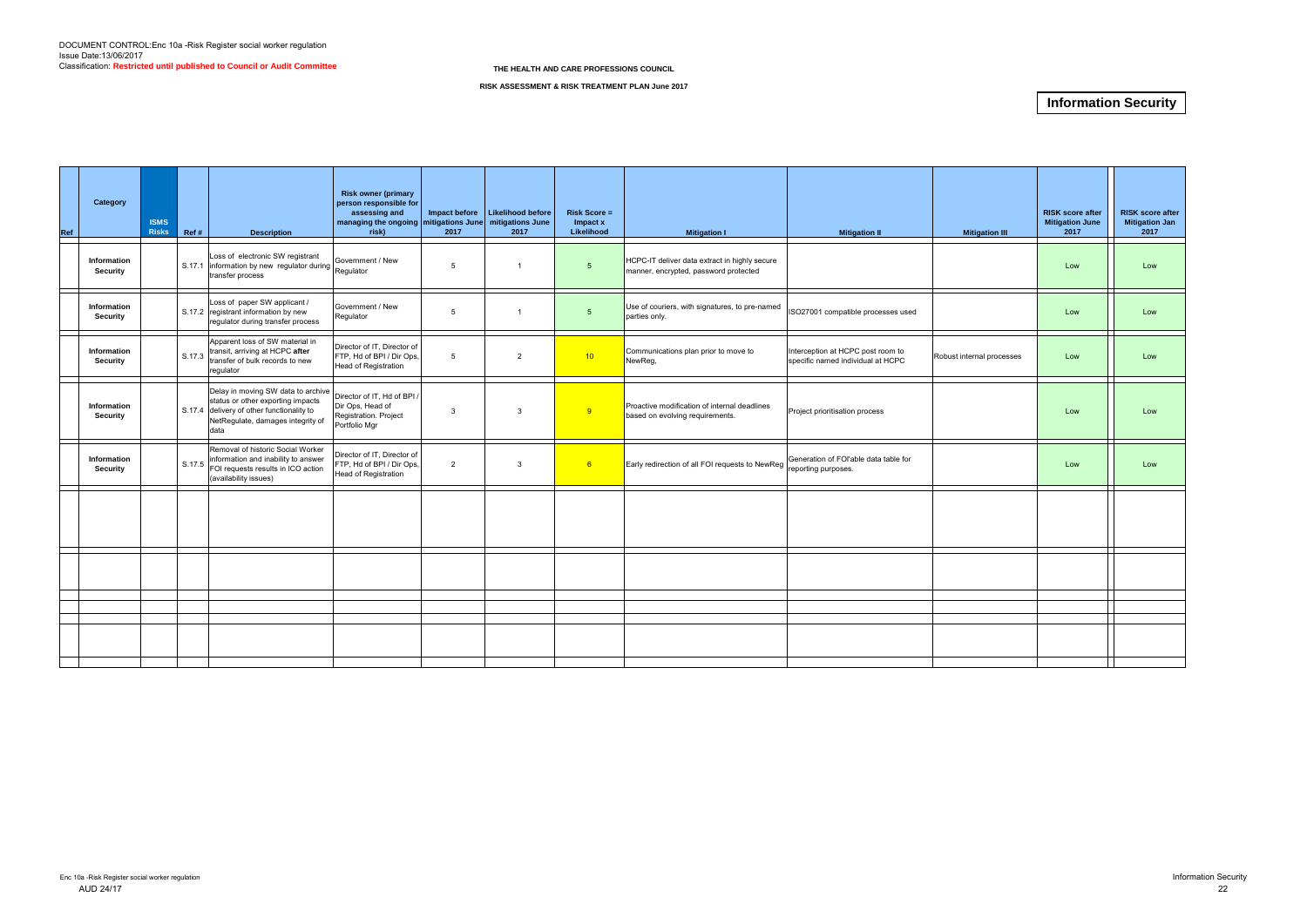DOCUMENT CONTROL:Enc 10a -Risk Register social worker regulation Issue Date:13/06/2017

#### Classification: **Restricted until published to Council or Audit Committee**

#### **Glossary & Abbreviations**

| 1 Term    |  |
|-----------|--|
| :2013 A5  |  |
| :2013 A6  |  |
| :2013 A7  |  |
| :2013 A8  |  |
| :2013 A9  |  |
| :2013 A10 |  |
| :2013 A11 |  |
| :2013 A12 |  |
| :2013 A13 |  |
| :2013 A14 |  |
| :2013 A15 |  |
| :2013 A16 |  |
| :2013 A17 |  |
| :2013 A18 |  |

001:2013 A5 Security Policy Management 001:2013 A6 Corporate Security Management 001:2013 A7 Personnel Security Management 001:2013 A8 **Cross Deamizational Asset Management** 001:2013 A9 Information Access Management 001:2013 A10 Cryptography Policy Management Department for Education ISO27001:2013 A11 Physical Security Management **Operational Security Management** 001:2013 A13 Network Security Management 001:2013 A14 System Security Management eurouma Dualier Relationship Management Supplier Relationship Management<br>1991:2013 A16 Security Incident Mangement Security Incident Mangement 001:2013 A17 Security Continuity Management 001:2013 A18 Security Compliance Management

|                             | <b>UIUSSAI J &amp; ANNI GYIALIUIIS</b>                                                                                                              |                      |             |
|-----------------------------|-----------------------------------------------------------------------------------------------------------------------------------------------------|----------------------|-------------|
| Term                        | <b>Meaning</b>                                                                                                                                      | <b>ISO27001 Term</b> | Meaning     |
| AGM                         | <b>Annual General Meeting</b>                                                                                                                       | ISO27001:2013 A5     | Security F  |
| BCP / BCM                   | Business Continuity Plan / Business Continuity Management (Disaster Recovery and associated processes)                                              | ISO27001:2013 A6     | Corporate   |
| CCM's                       | <b>Council &amp; Committee Menbers</b>                                                                                                              | ISO27001:2013 A7     | Personne    |
| <b>CDT</b>                  | Cross Directorate Team (formerly HCPC's Middle Management Group)                                                                                    | ISO27001:2013 A8     | Organizat   |
| <b>CPD</b>                  | <b>Continuing Professional Development</b>                                                                                                          | ISO27001:2013 A9     | Informatio  |
| DH                          | Departments of Health in Home countries                                                                                                             | ISO27001:2013 A10    | Cryptogra   |
| DfE                         | Department for Education                                                                                                                            | ISO27001:2013 A11    | Physical S  |
| EEA                         | European Economic Area, = European Economic Union, plus Norway, Iceland, plus for our purposes Switzerland                                          | ISO27001:2013 A12    | Operation   |
| EMT                         | <b>HCPC's Executive Management Team</b>                                                                                                             | ISO27001:2013 A13    | Network S   |
| EU                          | European Economic Union (formerly known as the "Common Market")                                                                                     | ISO27001:2013 A14    | System S    |
| <b>Europa Quality Print</b> | Supplier of print and mailing services to HCPC                                                                                                      | ISO27001:2013 A15    | Supplier F  |
| FReM                        | <b>Financial Reporting Manual</b>                                                                                                                   | ISO27001:2013 A16    | Security li |
| <b>FTP</b>                  | <b>Fitness to Practise</b>                                                                                                                          | ISO27001:2013 A17    | Security C  |
| GP                          | Grandparenting                                                                                                                                      | ISO27001:2013 A18    | Security C  |
| <b>HSWPO</b>                | Health and Social Work Professions Order (2001)                                                                                                     |                      |             |
| <b>HR</b>                   | Human Resources                                                                                                                                     |                      |             |
| HW.                         | Abbreviation for computer hardware                                                                                                                  |                      |             |
| <b>ISMS</b>                 | Information Security Management System (ISMS) risk                                                                                                  |                      |             |
| Impact                      | The result of a particular event, threat or opportunity occuring. Scored between 1 least effect on HCPC and 5 maximum effect on HCPC.               |                      |             |
| ISO.                        | International Standards Organisation (the global governing body for the Quality standards used by HCPC)                                             |                      |             |
| ISO 9001:2008               | The ISO Quality Management Standard used by HCPC.                                                                                                   |                      |             |
| ISO 27001:2013              | The ISO Information Security Standard used by HCPC.                                                                                                 |                      |             |
| IT                          | Risk Register & Risk Treatment Plan                                                                                                                 |                      |             |
| Likelihood                  | Used to mean Probability of the event or issue occurring within the next 12 months                                                                  |                      |             |
| MIS                         | Management Information System                                                                                                                       |                      |             |
| <b>MOU</b>                  | Memorandum of Understanding                                                                                                                         |                      |             |
| NetRegulate                 | The bespoke computer application used to manage the application, registration and renewal processes, and publish the online register                |                      |             |
| New Reg                     | New bespoke regulator for Social Workers in England                                                                                                 |                      |             |
| <b>OIC</b>                  | Order in Council                                                                                                                                    |                      |             |
| OJEU                        | Official journal of the European Union                                                                                                              |                      |             |
| Onboarding                  | The process of bringing a new profession into statuatory regulation from HCPC's viewpoint                                                           |                      |             |
| <b>OPS</b>                  | Operations                                                                                                                                          |                      |             |
| <b>PSA</b>                  | Formerly (CHRE), renamed Professional Standards Authority for Health and Social Care in the 2012 legislation.                                       |                      |             |
| <b>PLG</b>                  | Professional Liason Group                                                                                                                           |                      |             |
| Probability                 | Likelihood, chance of occurring. Not the "mathematical" probability. Scored between 1 least likely and 5 most likely to occur within the next year. |                      |             |
| Q                           | Quality Management System (QMS) Risk                                                                                                                |                      |             |
| QMS                         | Quality Management System, used to record and publish HCPC's agreed management processes                                                            |                      |             |
| Risk                        | Any uncertain event/s that could occur and have an impact on the achievement of objectives                                                          |                      |             |
| <b>Risk Owner</b>           | The person or entity that has been given the authority to manage a particular risk and is accountable for doing so.                                 |                      |             |
| <b>Risk Score</b>           | Likelihood x Impact or Probability x Significance                                                                                                   |                      |             |
| SI                          | <b>Statutory Instrument</b>                                                                                                                         |                      |             |
| Significance                | Broadly similar to Impact                                                                                                                           |                      |             |
| <b>SSFS</b><br><b>STD</b>   | Scheme Specific Funding Standard, a set of standards relating to pensions services<br>Standards                                                     |                      |             |
| SW                          | Abbreviation for computer software                                                                                                                  |                      |             |
| SW (England)                | Name of the new Social Work regulator in England                                                                                                    |                      |             |
| <b>VPN</b>                  | Virtual Private Network, a method of securely accessing computer systems via the public internet                                                    |                      |             |
|                             |                                                                                                                                                     |                      |             |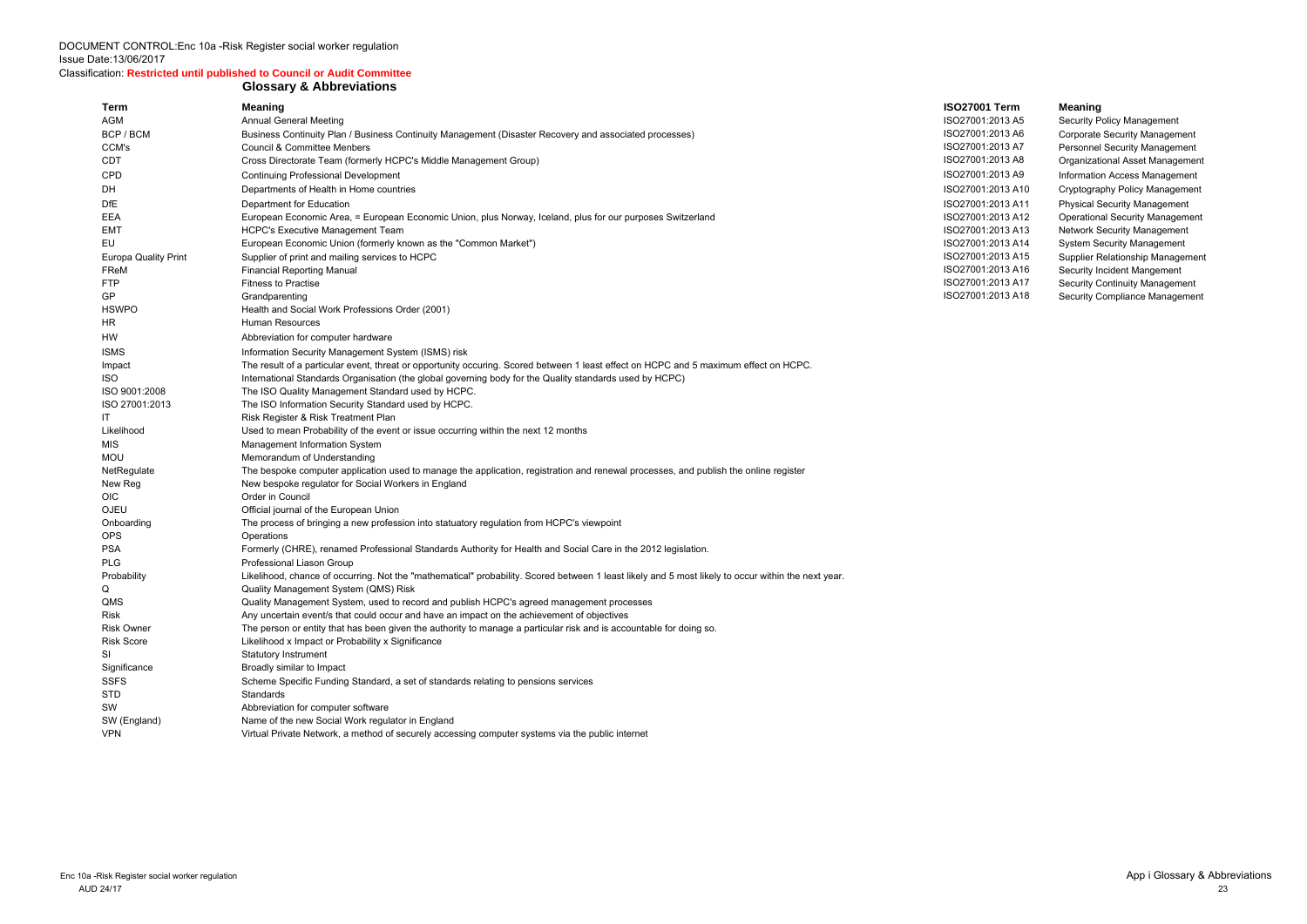### RISK ASSESSMENT & RISK TREATMENT PLAN Jan 2015

|               | Catastrophic       | 5                       | 10                      | 15                | <b>20</b>               | 25                      |  |
|---------------|--------------------|-------------------------|-------------------------|-------------------|-------------------------|-------------------------|--|
| ISMS/<br>QMS  | <b>Significant</b> | $\overline{\mathbf{4}}$ | $\overline{\mathbf{8}}$ | 12                | 16                      | 20                      |  |
| <b>IMPACT</b> | <b>Moderate</b>    | $\overline{\mathbf{3}}$ | $6\phantom{a}$          | 9                 | 12                      | 15                      |  |
|               | <b>Minor</b>       | $\overline{2}$          | $\overline{\mathbf{4}}$ | $6\phantom{a}$    | $\overline{\mathbf{8}}$ | 10                      |  |
|               | Insignificant      | $\overline{\mathbf{1}}$ | $\overline{2}$          | $\mathbf{3}$      | $\overline{\mathbf{4}}$ | $\overline{\mathbf{5}}$ |  |
|               |                    | Negligible1             | Rare 2                  | <b>Unlikely 3</b> | Possible 4              | Probal                  |  |
|               |                    |                         |                         |                   |                         |                         |  |
|               |                    |                         |                         |                   |                         |                         |  |
|               |                    |                         |                         |                   |                         |                         |  |
|               |                    |                         |                         | <b>LIKELIHOOD</b> |                         |                         |  |

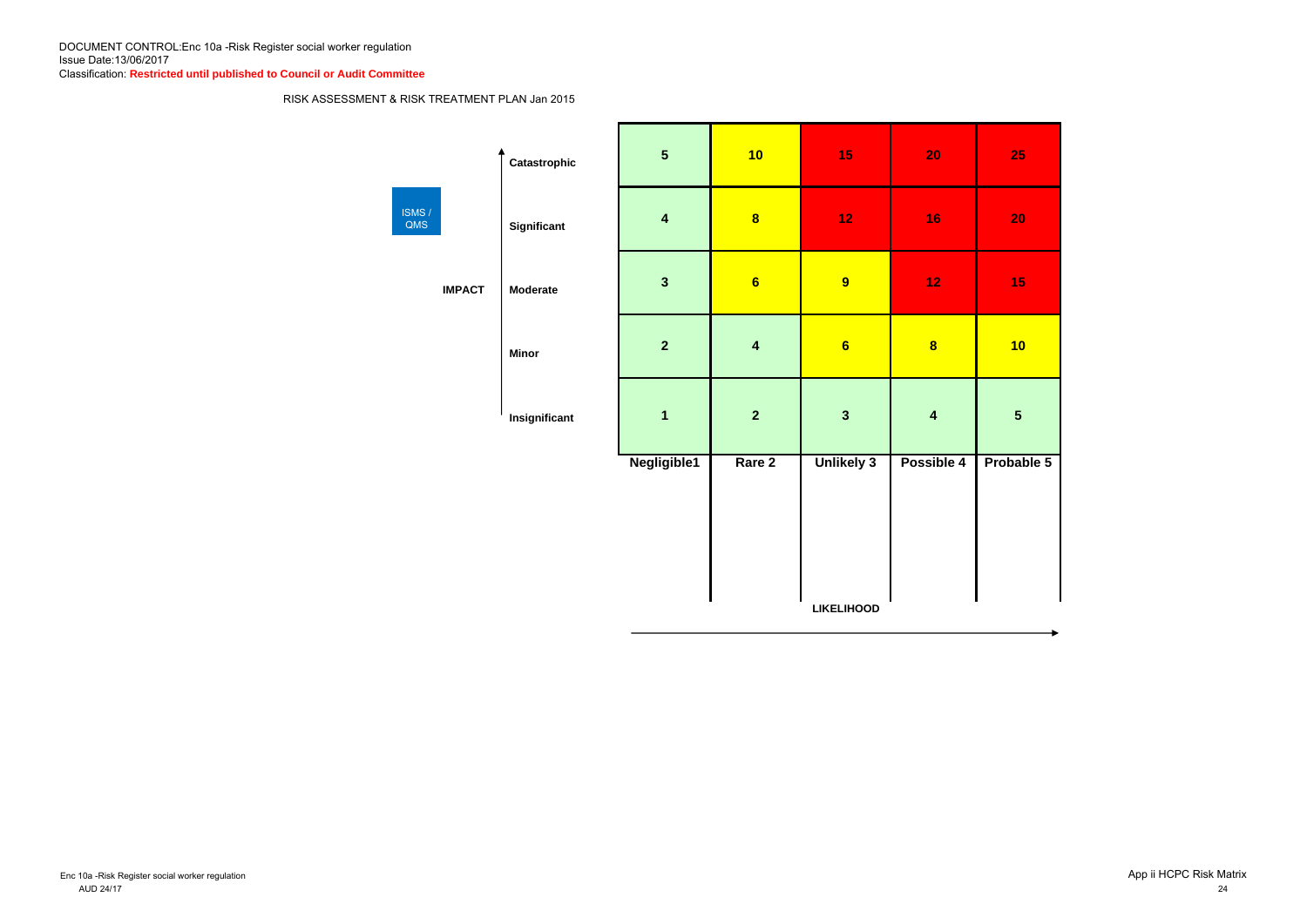**IMPACT TYPES**

**LIKELIHOOD AREAS**

| <b>Public Protection</b>                                                                                                                                    | <b>Financial</b>                                                                 | <b>Reputation</b>                                                                                                                                  |                          | <b>Strategic</b>                                                                                                                                            | Programme / Project                                                                                                                                                                                                                                         | Operational                                                                                                       |
|-------------------------------------------------------------------------------------------------------------------------------------------------------------|----------------------------------------------------------------------------------|----------------------------------------------------------------------------------------------------------------------------------------------------|--------------------------|-------------------------------------------------------------------------------------------------------------------------------------------------------------|-------------------------------------------------------------------------------------------------------------------------------------------------------------------------------------------------------------------------------------------------------------|-------------------------------------------------------------------------------------------------------------------|
| <b>Catastrophic 5</b>                                                                                                                                       | <b>Catastrophic 5</b>                                                            | <b>Catastrophic 5</b>                                                                                                                              |                          | Probable 5                                                                                                                                                  | Probable 5                                                                                                                                                                                                                                                  | Probable 5                                                                                                        |
| A systematic failure for which<br>HCPC are ultimately responsible<br>for, exposes the public to serious<br>harm in cases where mitigation<br>was expected.  | Unfunded pressures greater than   maladministration or other event<br>£1 million | Incompetence/<br>that will destroy public trust or a<br>key relationship                                                                           |                          | "Clear and present danger",<br>represented by this risk - will<br>probably impact on this initiative<br>sooner rather than later.                           | Likely to occur in the life-cycle of<br>the project, probably early on<br>and perhaps more than once.                                                                                                                                                       | The threat is likely to<br>almost every d                                                                         |
| <b>Significant 4</b>                                                                                                                                        | <b>Significant 4</b>                                                             | <b>Significant 4</b>                                                                                                                               |                          | Possible 4                                                                                                                                                  | Possible 4                                                                                                                                                                                                                                                  | Possible 4                                                                                                        |
| A systematic failure for which<br>HCPC are ultimately responsible<br>for, exposes more than 10<br>people to harm in cases where<br>mitigation was expected. | Unfunded pressures £250k - £1<br>million                                         | Incompetence/<br>maladministration that will<br>undermine public trust or a key<br>relationship for a sustained<br>period or at a critical moment. |                          | Likely to happen at some point<br>during the next one or two years.                                                                                         | Likely to happen in the life-cycle<br>of the programme or project.                                                                                                                                                                                          | May well happen on<br>basis.                                                                                      |
| Moderate 3                                                                                                                                                  | Moderate 3                                                                       | Moderate 3                                                                                                                                         |                          | <b>Unlikely 3</b>                                                                                                                                           | <b>Unlikely 3</b>                                                                                                                                                                                                                                           | <b>Unlikely 3</b>                                                                                                 |
| A systemic failure for which<br>HCPC are ultimately responsible<br>for exposes more than 2 people<br>to harm in cases when mitigation<br>was expected.      | Unfunded pressures £50,000 -<br>£250,000                                         | Incompetence/<br>maladministration that will<br>undermine public trust or a key<br>relationship for a short period.<br>Example Policy U-turn       | <b><i>LIKELIHOOD</i></b> | May well occur during the<br>lifetime of the strategy.                                                                                                      | May occur during the life of the<br>programme or project.                                                                                                                                                                                                   | May well happen on a<br>basis.                                                                                    |
| Minor 2                                                                                                                                                     | <b>Minor 2</b>                                                                   | <b>Minor 2</b>                                                                                                                                     |                          | Rare 2                                                                                                                                                      | Rare 2                                                                                                                                                                                                                                                      | Rare 2                                                                                                            |
| A systemic failure which results<br>in inadequate protection for<br>individuals/individual<br>communities, including failure to<br>resolve celebrity cases. | Unfunded pressures between<br>£20,000-£50,000                                    | Event that will lead to<br>widespread public criticism.                                                                                            |                          | Only small chance of occurring<br>in the lifetime of the strategy.                                                                                          | Not likely to occur during the<br>lifecycle of the programme of<br>project.                                                                                                                                                                                 | Does not happen ofte<br>every six mont                                                                            |
| <b>Insignificant 1</b>                                                                                                                                      | <b>Insignificant 1</b>                                                           | <b>Insignificant 1</b>                                                                                                                             |                          | Negligible1                                                                                                                                                 | Negligible1                                                                                                                                                                                                                                                 | Negligible1                                                                                                       |
| A systemic failure for which fails<br>to address an operational<br>requirement                                                                              | Unfunded pressures over<br>£10,000                                               | Event that will lead to public<br>criticism by external<br>stakeholders as anticipated.                                                            |                          | happen in a strategic<br>environment or occur during a<br>project or programmes lifecycle.<br>May occur once a year or so in<br>an operational environment. | Extremely infrequent – unlikely to Extremely infrequent – unlikely to Extremely infrequent –<br>happen in a strategic<br>environment or occur during a<br>project or programmes lifecycle.<br>May occur once a year or so in<br>an operational environment. | happen in a stra<br>environment or occur<br>project or programmes<br>May occur once a yea<br>an operational envir |

| olic Protection                                                                                                        | <b>Financial</b>                                                               | <b>Reputation</b>                                                                                                                                  |                   | <b>Strategic</b>                                                                                                                                                                                                                                                        | Programme / Project                                                                                                                                         | <b>Operational</b>                                                                                                                                          |
|------------------------------------------------------------------------------------------------------------------------|--------------------------------------------------------------------------------|----------------------------------------------------------------------------------------------------------------------------------------------------|-------------------|-------------------------------------------------------------------------------------------------------------------------------------------------------------------------------------------------------------------------------------------------------------------------|-------------------------------------------------------------------------------------------------------------------------------------------------------------|-------------------------------------------------------------------------------------------------------------------------------------------------------------|
| atastrophic 5                                                                                                          | <b>Catastrophic 5</b>                                                          | <b>Catastrophic 5</b>                                                                                                                              |                   | Probable 5                                                                                                                                                                                                                                                              | Probable 5                                                                                                                                                  | Probable 5                                                                                                                                                  |
| atic failure for which<br>ultimately responsible<br>is the public to serious<br>ases where mitigation<br>as expected.  | Jnfunded pressures greater than maladministration or other event<br>£1 million | Incompetence/<br>that will destroy public trust or a<br>key relationship                                                                           |                   | "Clear and present danger",<br>represented by this risk - will<br>probably impact on this initiative<br>sooner rather than later.                                                                                                                                       | Likely to occur in the life-cycle of<br>the project, probably early on<br>and perhaps more than once.                                                       | The threat is likely to happen<br>almost every day.                                                                                                         |
| Significant 4                                                                                                          | <b>Significant 4</b>                                                           | <b>Significant 4</b>                                                                                                                               |                   | Possible 4                                                                                                                                                                                                                                                              | Possible 4                                                                                                                                                  | Possible 4                                                                                                                                                  |
| atic failure for which<br>ultimately responsible<br>oses more than 10<br>harm in cases where<br>ion was expected.      | Unfunded pressures £250k - £1<br>million                                       | Incompetence/<br>maladministration that will<br>undermine public trust or a key<br>relationship for a sustained<br>period or at a critical moment. |                   | Likely to happen at some point<br>during the next one or two years.                                                                                                                                                                                                     | Likely to happen in the life-cycle<br>of the programme or project.                                                                                          | May well happen on a weekly<br>basis.                                                                                                                       |
| Moderate 3                                                                                                             | Moderate 3                                                                     | Moderate 3                                                                                                                                         |                   | <b>Unlikely 3</b>                                                                                                                                                                                                                                                       | <b>Unlikely 3</b>                                                                                                                                           | <b>Unlikely 3</b>                                                                                                                                           |
| nic failure for which<br>ultimately responsible<br>s more than 2 people<br>cases when mitigation<br>as expected.       | Unfunded pressures £50,000 -<br>£250,000                                       | Incompetence/<br>maladministration that will<br>undermine public trust or a key<br>relationship for a short period.<br>Example Policy U-turn       | <b>LIKELIHOOD</b> | May well occur during the<br>lifetime of the strategy.                                                                                                                                                                                                                  | May occur during the life of the<br>programme or project.                                                                                                   | May well happen on a monthly<br>basis.                                                                                                                      |
| <b>Minor 2</b>                                                                                                         | <b>Minor 2</b>                                                                 | Minor 2                                                                                                                                            |                   | Rare 2                                                                                                                                                                                                                                                                  | Rare 2                                                                                                                                                      | Rare 2                                                                                                                                                      |
| c failure which results<br>quate protection for<br>iduals/individual<br>es, including failure to<br>e celebrity cases. | Unfunded pressures between<br>£20,000-£50,000                                  | Event that will lead to<br>widespread public criticism.                                                                                            |                   | Only small chance of occurring<br>in the lifetime of the strategy.                                                                                                                                                                                                      | Not likely to occur during the<br>lifecycle of the programme of<br>project.                                                                                 | Does not happen often - once<br>every six months.                                                                                                           |
| significant 1                                                                                                          | <b>Insignificant 1</b>                                                         | <b>Insignificant 1</b>                                                                                                                             |                   | Negligible1                                                                                                                                                                                                                                                             | Negligible1                                                                                                                                                 | Negligible1                                                                                                                                                 |
| c failure for which fails<br>ess an operational<br>requirement                                                         | Unfunded pressures over<br>£10,000                                             | Event that will lead to public<br>criticism by external<br>stakeholders as anticipated.                                                            |                   | Extremely infrequent – unlikely to Extremely infrequent – unlikely to Extremely infrequent – unlikely to<br>happen in a strategic<br>environment or occur during a<br>project or programmes lifecycle.<br>May occur once a year or so in<br>an operational environment. | happen in a strategic<br>environment or occur during a<br>project or programmes lifecycle.<br>May occur once a year or so in<br>an operational environment. | happen in a strategic<br>environment or occur during a<br>project or programmes lifecycle.<br>May occur once a year or so in<br>an operational environment. |